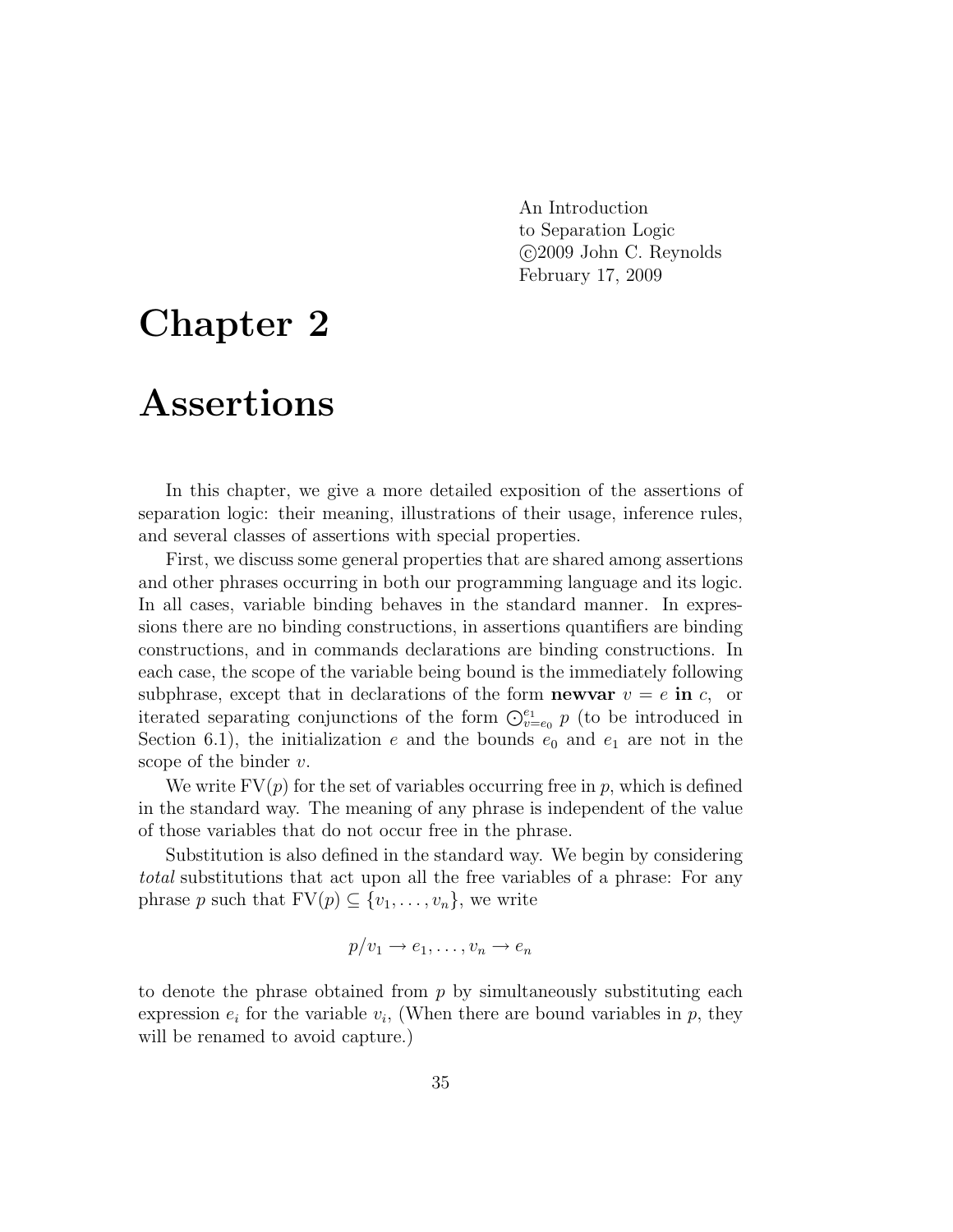When expressions are substituted for variables in an expression or assertion  $p$ , the effect mimics a change of the store. In the specific case where  $p$ is an expression:

**Proposition 1** (Total Substitution Law for Expressions) Let  $\delta$  abbreviate the substitution

$$
v_1 \to e_1, \ldots, v_n \to e_n,
$$

let s be a store such that  $\text{FV}(e_1) \cup \cdots \cup \text{FV}(e_n) \subseteq \text{dom } s$ , and let

$$
\widehat{s} = [v_1: [e_1]_{\exp} s \mid \ldots \mid v_n: [e_n]_{\exp} s].
$$

If e is an expression (or boolean expression) such that  $FV(e) \subseteq \{v_1, \ldots, v_n\},$ then

$$
[\![e/\delta]\!]_{\text{exp}}s = [\![e]\!]_{\text{exp}}\hat{s}.
$$

Here we have introduced a notation for describing stores (and more generally, functions with finite domains) by enumeration: We write  $[x_1:y_1 | \ldots | x_n:y_n]$ (where  $x_1, \ldots, x_n$  are distinct) for the function with domain  $\{x_1, \ldots, x_n\}$  that maps each  $x_i$  into  $y_i$ .

Next, we generalize this result to partial substitutions that need not act upon all the free variables of a phrase: When  $FV(p)$  is not a subset of  $\{v_1, \ldots, v_n\},\$ 

$$
p/v_1 \to e_1, \ldots, v_n \to e_n
$$

abbreviates

$$
p/v_1 \to e_1, \ldots, v_n \to e_n, v'_1 \to v'_1, \ldots, v'_k \to v'_k,
$$

where  $\{v'_1, \ldots, v'_k\} = \text{FV}(p) - \{v_1, \ldots, v_n\}$ . Then the above proposition can be generalized to

Proposition 2 (Partial Substitution Law for Expressions) Suppose e is an expression (or boolean expression), and let  $\delta$  abbreviate the substitution

$$
v_1 \to e_1, \ldots, v_n \to e_n,
$$

Then let s be a store such that  $(FV(e) - \{v_1, \ldots, v_n\}) \cup FV(e_1) \cup \cdots \cup FV(e_n)$  $\subseteq$  dom s, and let

$$
\widehat{s} = [s \mid v_1: [e_1]_{\exp} s \mid \ldots \mid v_n: [e_n]_{\exp} s].
$$

Then

$$
[\![e/\delta]\!]_{\text{exp}}s = [\![e]\!]_{\text{exp}}\hat{s}.
$$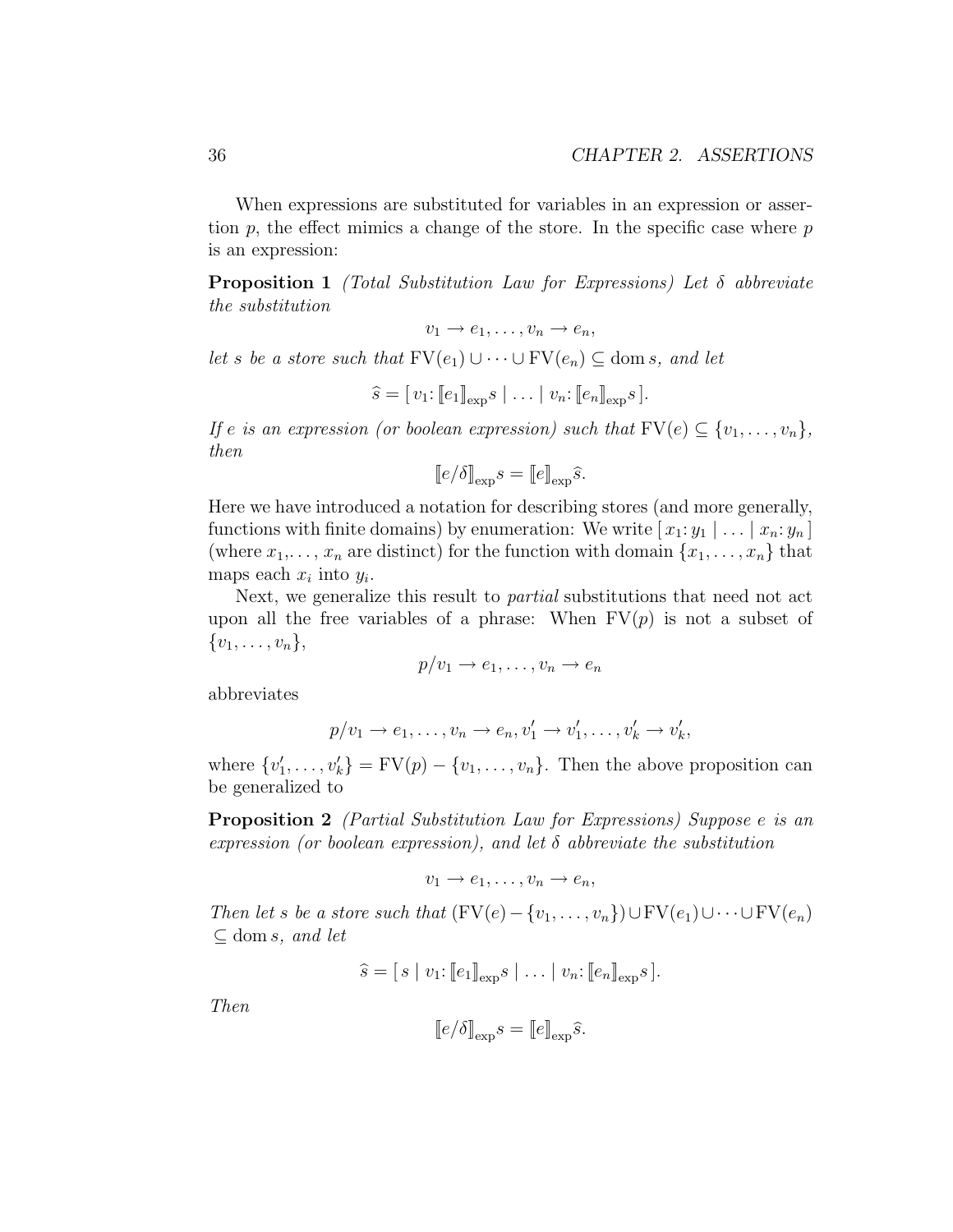Here we have introduced a notation for describing the extension or variation of a function. We write  $[f \mid x_1: y_1 \mid \ldots \mid x_n: y_n]$  (where  $x_1, \ldots, x_n$  are distinct) for the function whose domain is the union of the domain of  $f$  with  ${x_1, \ldots, x_n}$ , that maps each  $x_i$  into  $y_i$  and all other members x of the domain of  $f$  into  $f x$ .

A similar result for assertions will be given in the next section. As we will see in the next chapter, however, the situation for commands is more subtle.

## 2.1 The Meaning of Assertions

When s is a store, h is a heap, and p is an assertion whose free variables all belong to the domain of s, we write

$$
s, h \models p
$$

to indicate that the state s, h satisfies p, or p is true in s, h, or p holds in s, h. Then the following formulas define this relation by induction on the structure of p. (Here we write  $h_0 \perp h_1$  when  $h_0$  and  $h_1$  are heaps with disjoint domains, and  $h_0 \cdot h_1$  to denote the union of heaps with disjoint domains.)

$$
s, h \models b \text{ iff } [b]_{\text{bexp}} s = \textbf{true},
$$
  
\n
$$
s, h \models \neg p \text{ iff } s, h \models p \text{ is false},
$$
  
\n
$$
s, h \models p_0 \land p_1 \text{ iff } s, h \models p_0 \text{ and } s, h \models p_1
$$
  
\n
$$
\text{(and similarly for } \lor, \Rightarrow, \Leftrightarrow),
$$
  
\n
$$
s, h \models \forall v. p \text{ iff } \forall x \in \mathbf{Z}. [s \mid v : x], h \models p,
$$
  
\n
$$
s, h \models \exists v. p \text{ iff } \exists x \in \mathbf{Z}. [s \mid v : x], h \models p,
$$
  
\n
$$
s, h \models \textbf{emp} \text{ iff } \text{dom } h = \{\},
$$
  
\n
$$
s, h \models e \mapsto e' \text{ iff } \text{dom } h = \{\llbracket e \rrbracket_{\exp} s\} \text{ and } h(\llbracket e \rrbracket_{\exp} s) = \llbracket e' \rrbracket_{\exp} s,
$$
  
\n
$$
s, h \models p_0 * p_1 \text{ iff } \exists h_0, h_1. h_0 \perp h_1 \text{ and } h_0 \cdot h_1 = h \text{ and }
$$
  
\n
$$
s, h_0 \models p_0 \text{ and } s, h_1 \models p_1,
$$
  
\n
$$
s, h \models p_0 \rightarrow p_1 \text{ iff } \forall h'. (h' \perp h \text{ and } s, h' \models p_0) \text{ implies}
$$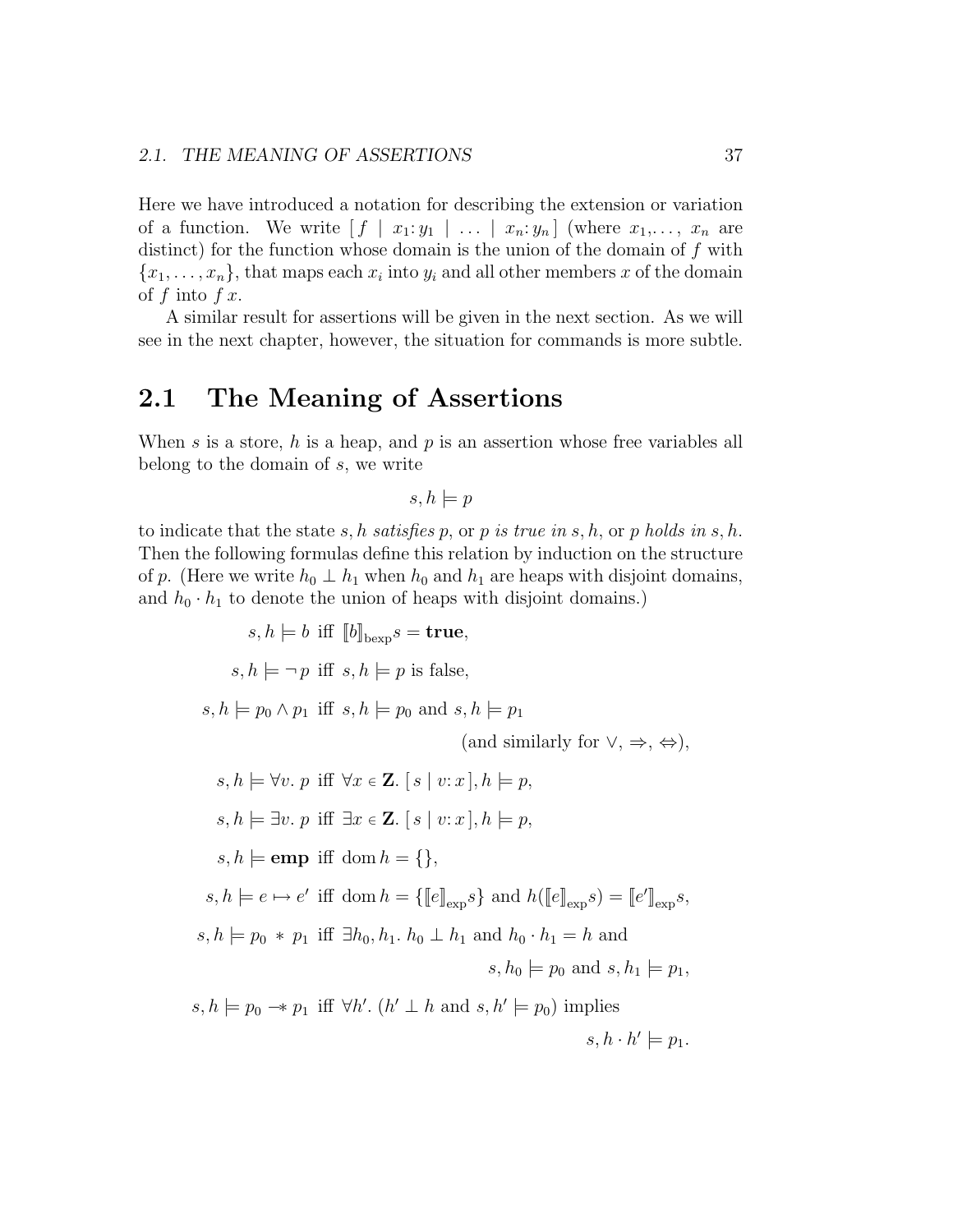All but the last four formulas coincide with the standard interpretation of predicate logic, with the heap h being carried along without change.

When  $s, h \models p$  holds for all states  $s, h$  (such that the domain of s contains the free variables of p), we say that p is valid. When  $s, h \models p$  holds for some state  $s, h$ , we say that  $p$  is *satisfiable*.

The following illustrates the use of these formulas to determine the meaning of an assertion:

$$
s, h \models \mathbf{x} \mapsto 0 * \mathbf{y} \mapsto 1 \text{ iff } \exists h_0, h_1. h_0 \perp h_1 \text{ and } h_0 \cdot h_1 = h
$$
  
and  $s, h_0 \models \mathbf{x} \mapsto 0$   
and  $s, h_1 \models \mathbf{y} \mapsto 1$   
iff  $\exists h_0, h_1. h_0 \perp h_1 \text{ and } h_0 \cdot h_1 = h$   
and  $\text{dom } h_0 = \{s \mathbf{x}\} \text{ and } h_0(s \mathbf{x}) = 0$   
and  $\text{dom } h_1 = \{s \mathbf{y}\} \text{ and } h_1(s \mathbf{y}) = 1$   
iff  $s \mathbf{x} \neq s \mathbf{y}$   
and  $\text{dom } h = \{s \mathbf{x}, s \mathbf{y}\}$   
and  $h(s \mathbf{x}) = 0 \text{ and } h(s \mathbf{y}) = 1$ 

$$
iff s \times \neq s \text{ y and } h = [s \times 0 \mid s \text{ y: 1}].
$$

The following illustrate the meaning of  $\mapsto$  and  $\hookrightarrow$  (including the abbreviations defined in Section 1.4):

$$
s, h \models x \mapsto y \text{ iff } \text{dom } h = \{sx\} \text{ and } h(sx) = sy
$$
\n
$$
s, h \models x \mapsto - \text{ iff } \text{dom } h = \{sx\}
$$
\n
$$
s, h \models x \hookrightarrow y \text{ iff } s \times \in \text{dom } h \text{ and } h(sx) = sy
$$
\n
$$
s, h \models x \hookrightarrow - \text{ iff } s \times \in \text{dom } h
$$
\n
$$
s, h \models x \mapsto y, z \text{ iff } h = [s \times : sy \mid s \times + 1 : sz]
$$
\n
$$
s, h \models x \mapsto -, - \text{ iff } \text{dom } h = \{sx, sx+1\}
$$
\n
$$
s, h \models x \hookrightarrow y, z \text{ iff } h \supseteq [s \times : sy \mid sx+1 : sz]
$$
\n
$$
s, h \models x \hookrightarrow -, - \text{ iff } \text{dom } h \supseteq \{sx, sx+1\}.
$$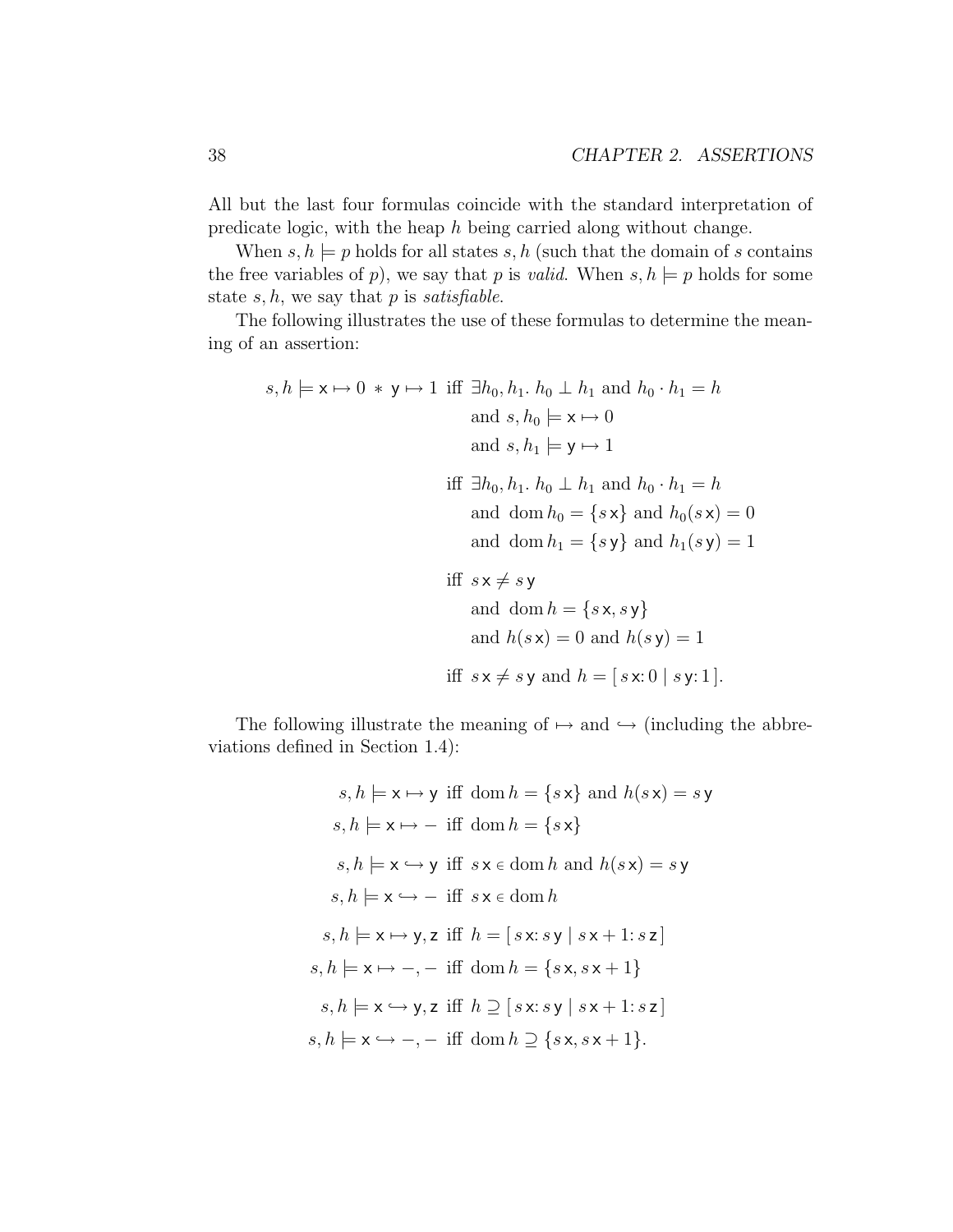#### 2.1. THE MEANING OF ASSERTIONS 39

To illustrate the meaning of the separating conjunction, suppose  $s \times s$  and s y are distinct addresses, so that

 $h_0 = [s \times 0]$  and  $h_1 = [s \text{ y} : 1]$ 

are heaps with disjoint domains. Then

| If $p$ is:                                                             | then $s, h \models p$ iff: |
|------------------------------------------------------------------------|----------------------------|
| $x \mapsto 0$                                                          | $h = h_0$                  |
| $y \mapsto 1$                                                          | $h=h_1$                    |
| $x \mapsto 0 \times y \mapsto 1$                                       | $h = h_0 \cdot h_1$        |
| $x \mapsto 0 \cdot x \mapsto 0$                                        | false                      |
| $x \mapsto 0 \vee y \mapsto 1$                                         | $h = h_0$ or $h = h_1$     |
| $x \mapsto 0 \ast (x \mapsto 0 \vee y \mapsto 1)$                      | $h = h_0 \cdot h_1$        |
| $(x \mapsto 0 \vee y \mapsto 1) * (x \mapsto 0 \vee y \mapsto 1)$      | $h = h_0 \cdot h_1$        |
| $x \mapsto 0 \times y \mapsto 1 \times (x \mapsto 0 \vee y \mapsto 1)$ | false                      |
| $x \mapsto 0$ * true                                                   | $h_0\subseteq h$           |
| $x \mapsto 0 \cdot \neg x \mapsto 0$                                   | $h_0\subset h$ .           |

Here the behavior of disjunction is slightly surprising.

The effect of substitution on the meaning of assertions is similar to that on expressions. We consider only the more general partial case:

Proposition 3 (Partial Substitution Law for Assertions) Suppose p is an assertion, and let  $\delta$  abbreviate the substitution

 $v_1 \rightarrow e_1, \ldots, v_n \rightarrow e_n,$ 

Then let s be a store such that  $(FV(p) - \{v_1, \ldots, v_n\}) \cup FV(e_1) \cup \cdots \cup FV(e_n)$  $\subseteq$  dom s, and let

$$
\widehat{s} = [s \mid v_1: [e_1]_{\exp} s \mid \ldots \mid v_n: [e_n]_{\exp} s].
$$

Then

$$
s, h \models (p/\delta) \text{ iff } \hat{s}, h \models p.
$$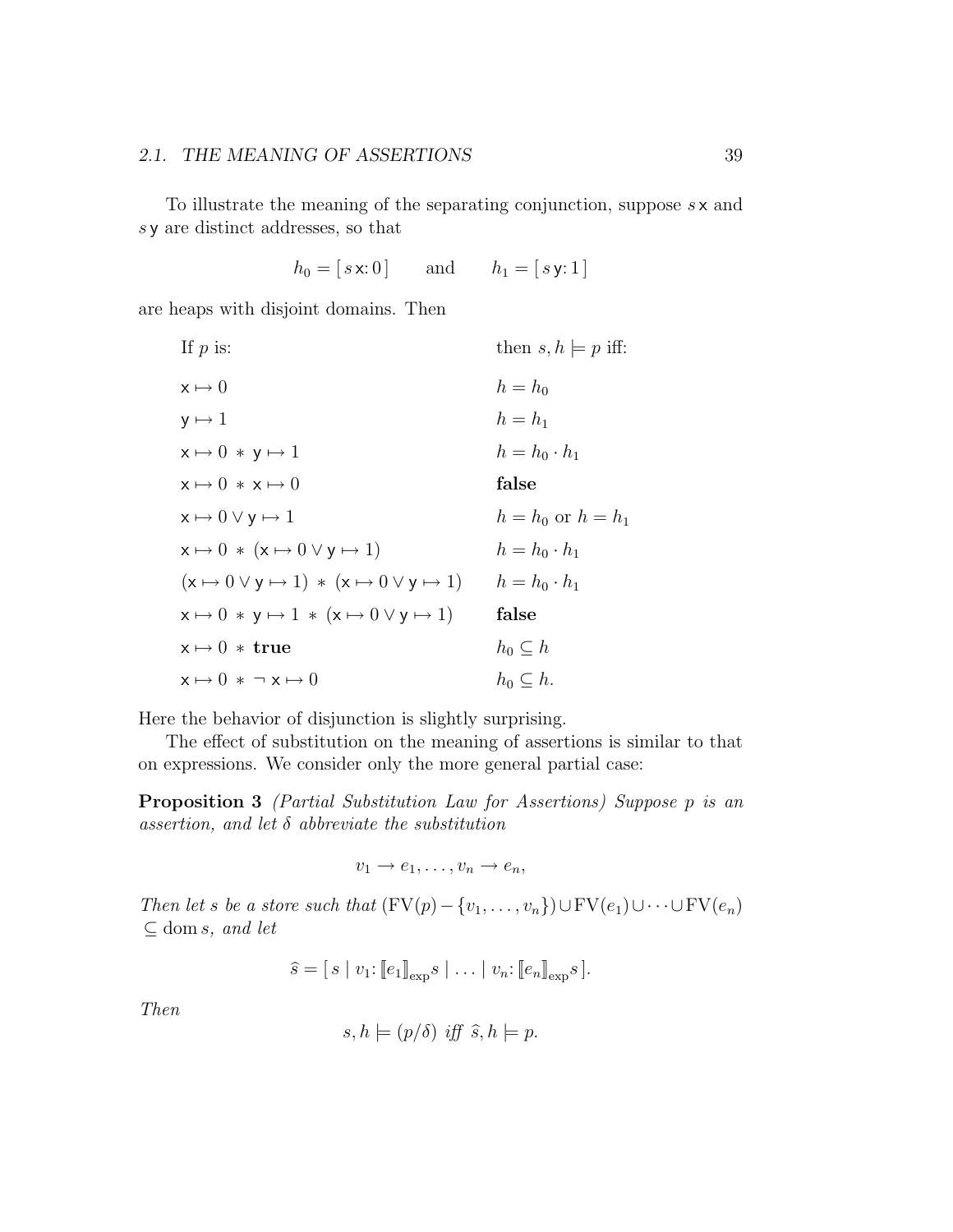# 2.2 Inference

We will reason about assertions using inference rules of the form

$$
\begin{array}{ccc}\n\mathcal{P}_1 & \cdots & \mathcal{P}_n \\
\hline\n\mathcal{C}, & & & \\
\end{array}
$$

where the zero or more  $\mathcal{P}_i$  are assertions called the *premisses* and C is an assertion called the conclusion. (Inference rules with other kinds of premisses and conclusions will be introduced later.)

The premisses and conclusion are schemata, i.e., they may contain metavariables, each of which ranges over some set of phrases, such as expressions, variables, or assertions. To avoid confusion, we will use italic (or occasionally Greek) characters for metavariables, but sans serif characters for the *object* variables of the logic and programming lanugage.

An instance of an inference rule is obtained by replacing each metavariable by a phrase in its range. These replacements must satisfy the side conditions (if any) of the rule. (Since this is replacement of metavariables rather than substitution for variables, there is never any renaming.) For instance,

| Inference Rules                   | Instances                                     |
|-----------------------------------|-----------------------------------------------|
| $p_0 \Rightarrow p_1$<br>$p_0$    | $x + 0 = x$ $x + 0 = x \Rightarrow x = x + 0$ |
| $p_1$                             | $x = x + 0$                                   |
| $e_1 = e_0 \Rightarrow e_0 = e_1$ | $x + 0 = x \Rightarrow x = x + 0$             |
| $x + 0 = x$                       | $x + 0 = x$                                   |

An inference rule is sound iff, for all instances, if the premisses of the instance are all valid, then the conclusion is valid.

A formal proof (for assertions) is a sequence of assertions, each of which is the conclusion of some instance of a sound inference rule whose premisses occur earlier in the sequence. For example,

$$
x + 0 = x
$$
  

$$
x + 0 = x \Rightarrow x = x + 0
$$
  

$$
x = x + 0.
$$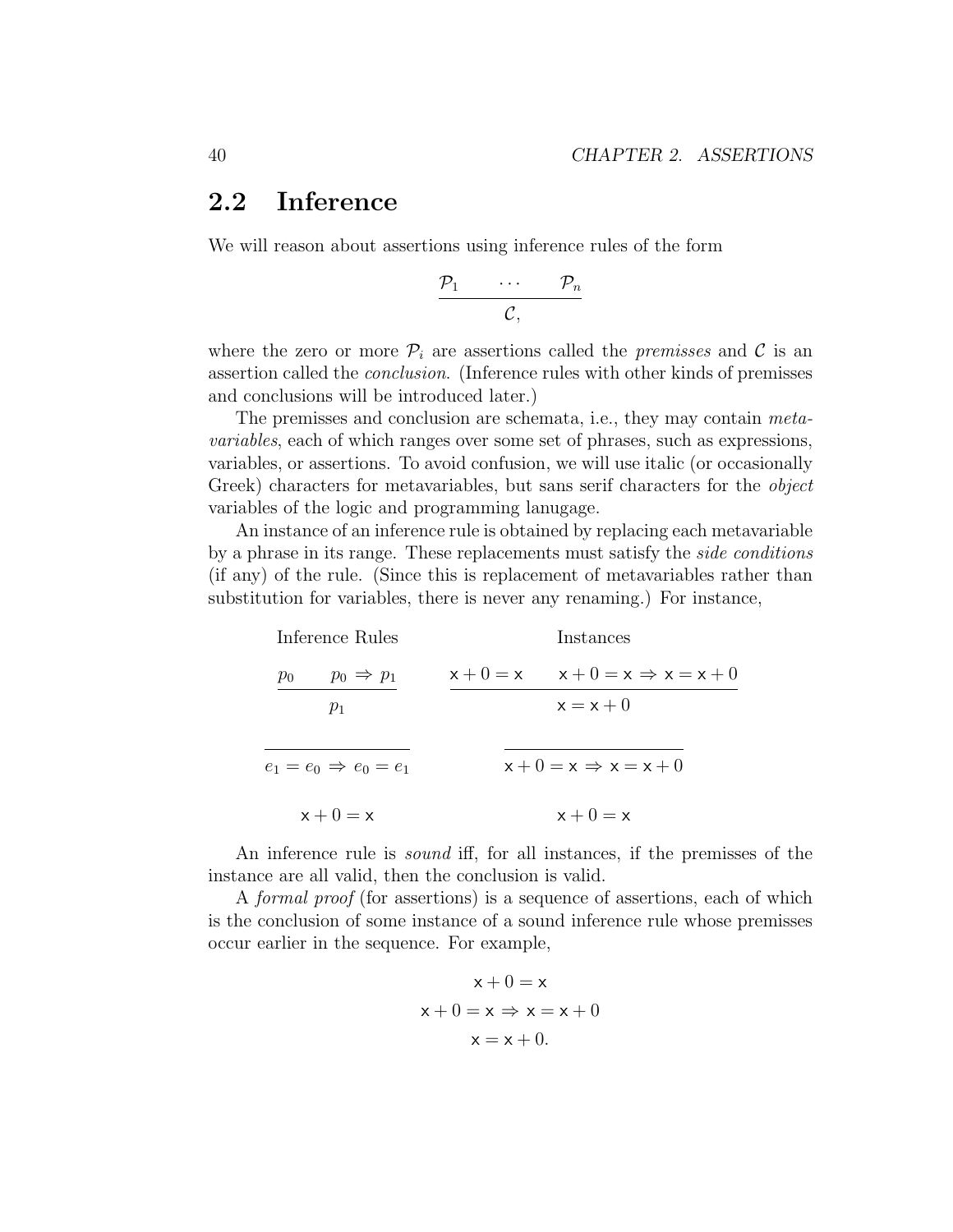Since we require the inference rules used in the proof to be sound, it follows that the assertions in a formal proof must all be valid.

Notice the distinction between formal proofs, whose constituents are assertions written in separation logic (or, in the next chapter, specifications containing assertions and commands), and meta-proofs, which are ordinary mathematical proofs using the semantics of assertions (and, in the next chapter, of commands).

An inference rule with zero premisses is called an axiom schema. The overbar is often omitted. (Notice that the first assertion in a proof must be an instance of an axiom schema.) An axiom schema containing no metavariables (so that it is its own unique instance) is called an axiom. The overbar is usually omitted.

The following are inference rules that are sound for predicate calculus, and remain sound for the extension to assertions in separation logic:

$$
\frac{p \quad p \Rightarrow q}{q} \quad \text{(modus ponens)}
$$
\n
$$
\frac{p \Rightarrow q}{p \Rightarrow (\forall v. q)} \quad \text{when } v \notin \text{FV}(p)
$$
\n
$$
\frac{p \Rightarrow q}{(\exists v. p) \Rightarrow q} \quad \text{when } v \notin \text{FV}(q).
$$
\n(2.1)

In addition, the following axiom schemas are sound for predicate calculus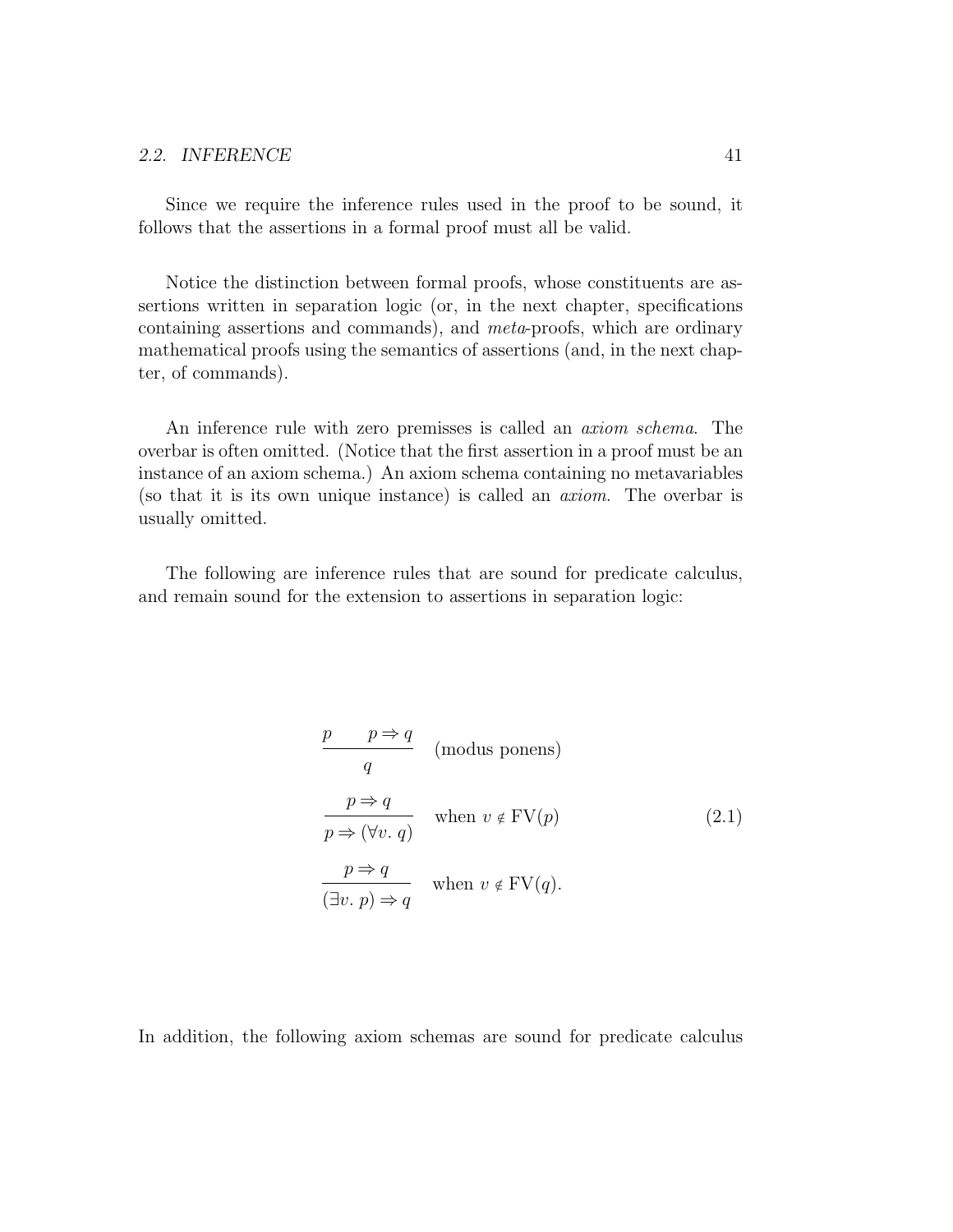and assertions in separation logic:

$$
p \Rightarrow (q \Rightarrow p)
$$
  
\n
$$
(p \Rightarrow (q \Rightarrow r)) \Rightarrow ((p \Rightarrow q) \Rightarrow (p \Rightarrow r))
$$
  
\n
$$
(p \land q) \Rightarrow p
$$
  
\n
$$
(p \land q) \Rightarrow q
$$
  
\n
$$
p \Rightarrow (q \Rightarrow (p \land q))
$$
  
\n
$$
p \Rightarrow (p \lor q)
$$
  
\n
$$
q \Rightarrow (p \lor q)
$$
  
\n
$$
(p \Rightarrow r) \Rightarrow ((q \Rightarrow r) \Rightarrow ((p \lor q) \Rightarrow r))
$$
  
\n
$$
(p \Rightarrow q) \Rightarrow ((p \Rightarrow \neg q) \Rightarrow \neg p)
$$
  
\n
$$
\neg(\neg p) \Rightarrow p
$$
  
\n
$$
(p \Leftrightarrow q) \Rightarrow ((p \Rightarrow q) \land (q \Rightarrow p))
$$
  
\n
$$
((p \Rightarrow q) \land (q \Rightarrow p)) \Rightarrow (p \Leftrightarrow q)
$$
  
\n
$$
(\forall v. p) \Rightarrow (p/v \rightarrow e)
$$
  
\n
$$
(p/v \rightarrow e) \Rightarrow (\exists v. p).
$$
  
\n(2.2)

The rules in (2.1) and (2.2) (with the exception of the rules involving  $\Leftrightarrow$ ) are taken from Kleene [95, page 82]. They are (one of many possible) complete sets of logical inference rules (i.e., rules that are sound for any interpretation of the domain of discourse or the function and predicate symbols).

It is important to notice the difference between

$$
\frac{p}{q} \qquad \text{and} \qquad \frac{}{p \Rightarrow q}.
$$

A rule of the first form will be sound providing, for all instances, the validity of  $p$  implies the validity of  $q$ , i.e., whenever  $p$  holds for all states,  $q$  holds for all states. But a rule of the second form will be sound providing, for all instances,  $p \Rightarrow q$  is valid, i.e., for every state, if p holds in that state then q holds in the same state. Consider the rule of generalization (which can be derived from the rules above),

$$
\frac{p}{\forall v. p}
$$

.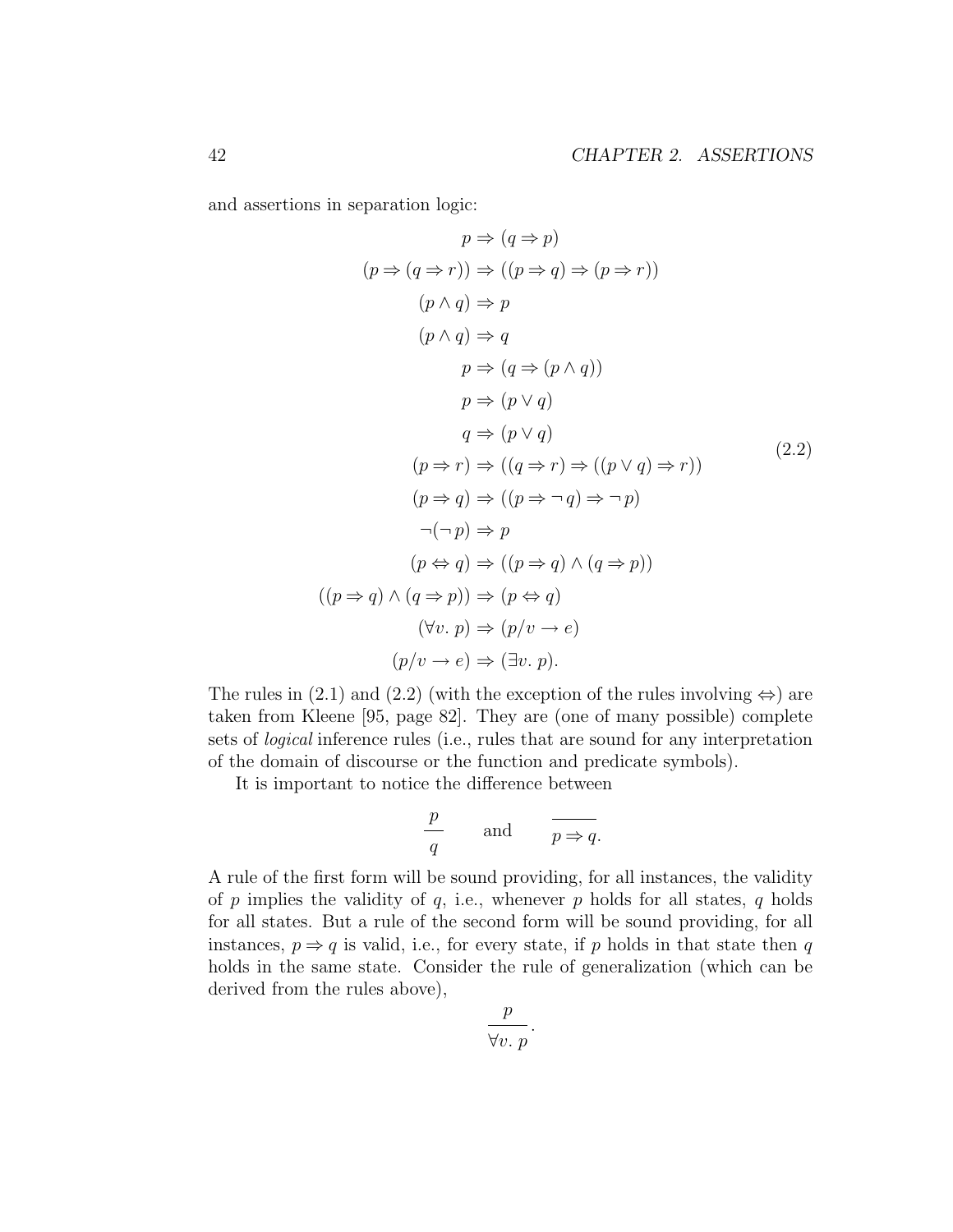#### 2.2. INFERENCE 43

This rule is sound; for example, the instance

$$
x + y = y + x
$$
  

$$
\forall x. x + y = y + x
$$

is sound because its conclusion is valid, while the instance

$$
x = 0
$$
  

$$
\forall x. x = 0
$$

is sound because its premiss is not valid.

On the other hand, the corresponding implication

$$
p \Rightarrow \forall v. \ p \qquad \text{(unsound)}
$$

is not sound, since, for instance, there is a state in which  $x = 0$  holds but  $\forall x. x = 0$  does not.

We have already seen the following general inference rules for assertions:

$$
p_0 * p_1 \Leftrightarrow p_1 * p_0
$$
  
\n
$$
(p_0 * p_1) * p_2 \Leftrightarrow p_0 * (p_1 * p_2)
$$
  
\n
$$
p * \text{emp} \Leftrightarrow p
$$
  
\n
$$
(p_0 \lor p_1) * q \Leftrightarrow (p_0 * q) \lor (p_1 * q)
$$
  
\n
$$
(p_0 \land p_1) * q \Rightarrow (p_0 * q) \land (p_1 * q)
$$
  
\n
$$
(\exists x. p_0) * p_1 \Leftrightarrow \exists x. (p_0 * p_1) \text{ when } x \text{ not free in } p_1
$$
  
\n
$$
(\forall x. p_0) * p_1 \Rightarrow \forall x. (p_0 * p_1) \text{ when } x \text{ not free in } p_1
$$
  
\n
$$
\frac{p_0 \Rightarrow p_1 \qquad q_0 \Rightarrow q_1}{p_0 * q_0 \Rightarrow p_1 * q_1} \text{ (monotonicity)}
$$
  
\n
$$
\frac{p_0 * p_1 \Rightarrow p_2}{p_0 \Rightarrow (p_1 \rightarrow p_2)} \text{ (curring)} \qquad \frac{p_0 \Rightarrow (p_1 \rightarrow p_2)}{p_0 * p_1 \Rightarrow p_2} \text{ (decurrying)}
$$
  
\nas well as specific rules for  $\mapsto$  and  $\rightarrow$ :  
\n
$$
e_0 \mapsto e'_0 \land e_1 \mapsto e'_1 \Leftrightarrow e_0 \mapsto e'_0 \land e_0 = e_1 \land e'_0 = e'_1
$$

$$
e_0 \hookrightarrow e'_0 * e_1 \hookrightarrow e'_1 \Rightarrow e_0 \neq e_1
$$
  
\n
$$
\mathbf{emp} \Leftrightarrow \forall x. \ \neg(x \hookrightarrow -)
$$
  
\n
$$
(e \hookrightarrow e') \land p \Rightarrow (e \mapsto e') * ((e \mapsto e') \twoheadrightarrow p).
$$
\n(2.4)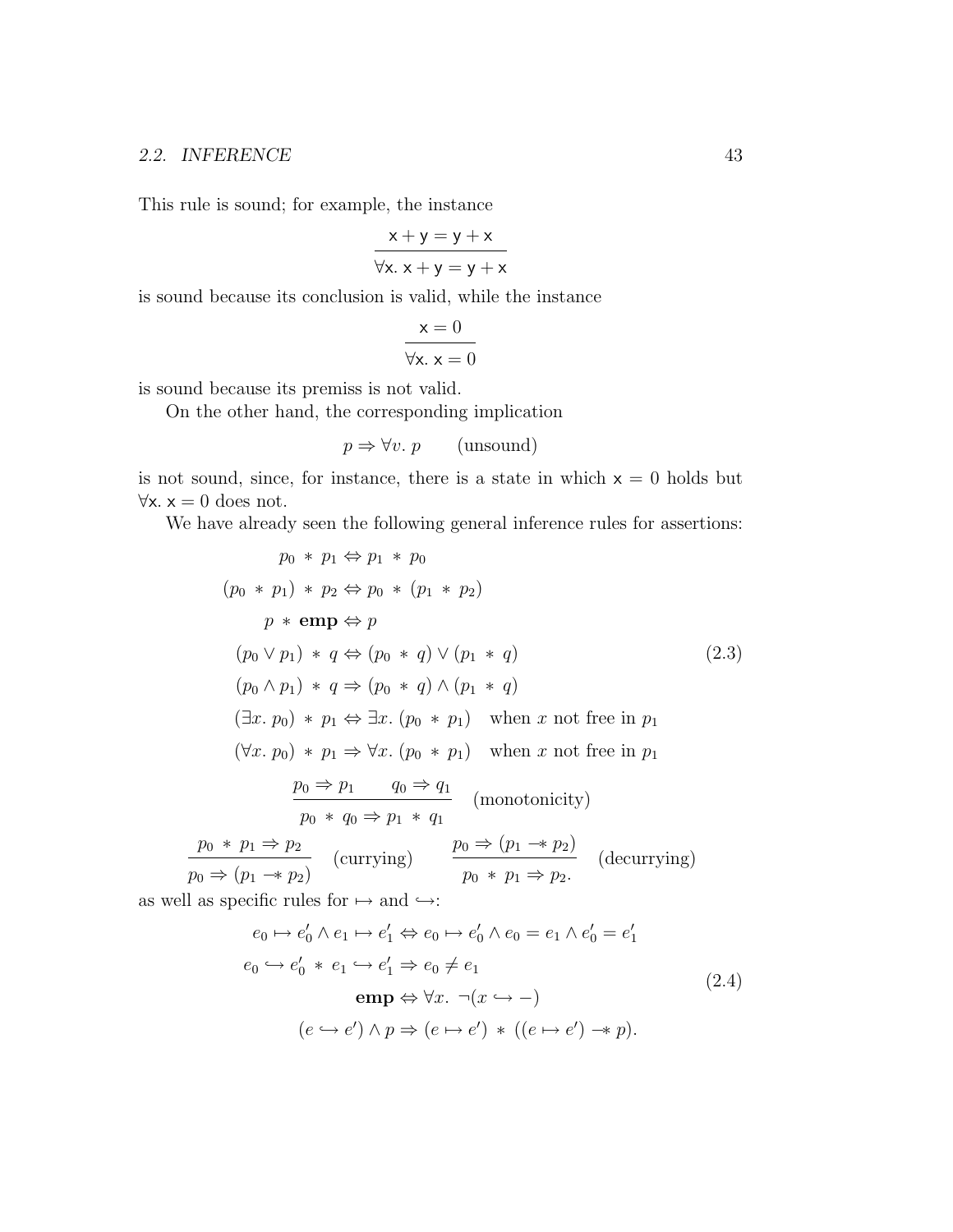## 2.3 Special Classes of Assertions

There are several classes of assertions that play an important role in separation logic. In each case, the class has a semantic definition that implies the soundness of additional axiom schemata; often there are also useful syntactic criteria that imply membership in the class.

### 2.3.1 Pure Assertions

The simplest such class is that of pure assertions, which are independent of the heap. More precisely, an assertion  $p$  is *pure* iff, for all stores  $s$  and all heaps  $h$  and  $h'$ ,

$$
s, h \models p \text{ iff } s, h' \models p.
$$

A sufficient syntactic criteria is that an assertion is pure if it does not contain  $emp, \mapsto, or \hookrightarrow.$ 

When all of the subphrases of an assertion are pure, the distinction between separating and ordinary operations collapses, so that  $*$  and  $\wedge$  are interchangeable, as are  $-*$  and  $\Rightarrow$ . The following axiom schemata delineate the consequences when some subassertions are pure:

| $p_0 \wedge p_1 \Rightarrow p_0 * p_1$                                       | when $p_0$ or $p_1$ is pure                                                              |
|------------------------------------------------------------------------------|------------------------------------------------------------------------------------------|
| $p_0 * p_1 \Rightarrow p_0 \wedge p_1$                                       | when $p_0$ and $p_1$ are pure                                                            |
| $(p \wedge q) * r \Leftrightarrow (p * r) \wedge q$ when q is pure           |                                                                                          |
| $(p_0 \rightarrow p_1) \Rightarrow (p_0 \rightarrow p_1)$ when $p_0$ is pure |                                                                                          |
|                                                                              | $(p_0 \Rightarrow p_1) \Rightarrow (p_0 \Rightarrow p_1)$ when $p_0$ and $p_1$ are pure. |

(The third of these schemata is ubiquitous in proofs of programs.)

## 2.3.2 Strictly Exact Assertions

At the opposite extreme from pure assertions are strictly exact assertions, which uniquely determine the heap. An assertion is *strictly exact* iff, for all stores s and all heaps h and  $h'$ ,

 $s, h \models p \text{ and } s, h' \models p \text{ implies } h = h'.$ 

(This classification of assertions was introduced by Yang [28].)

Examples of strictly exact assertions include: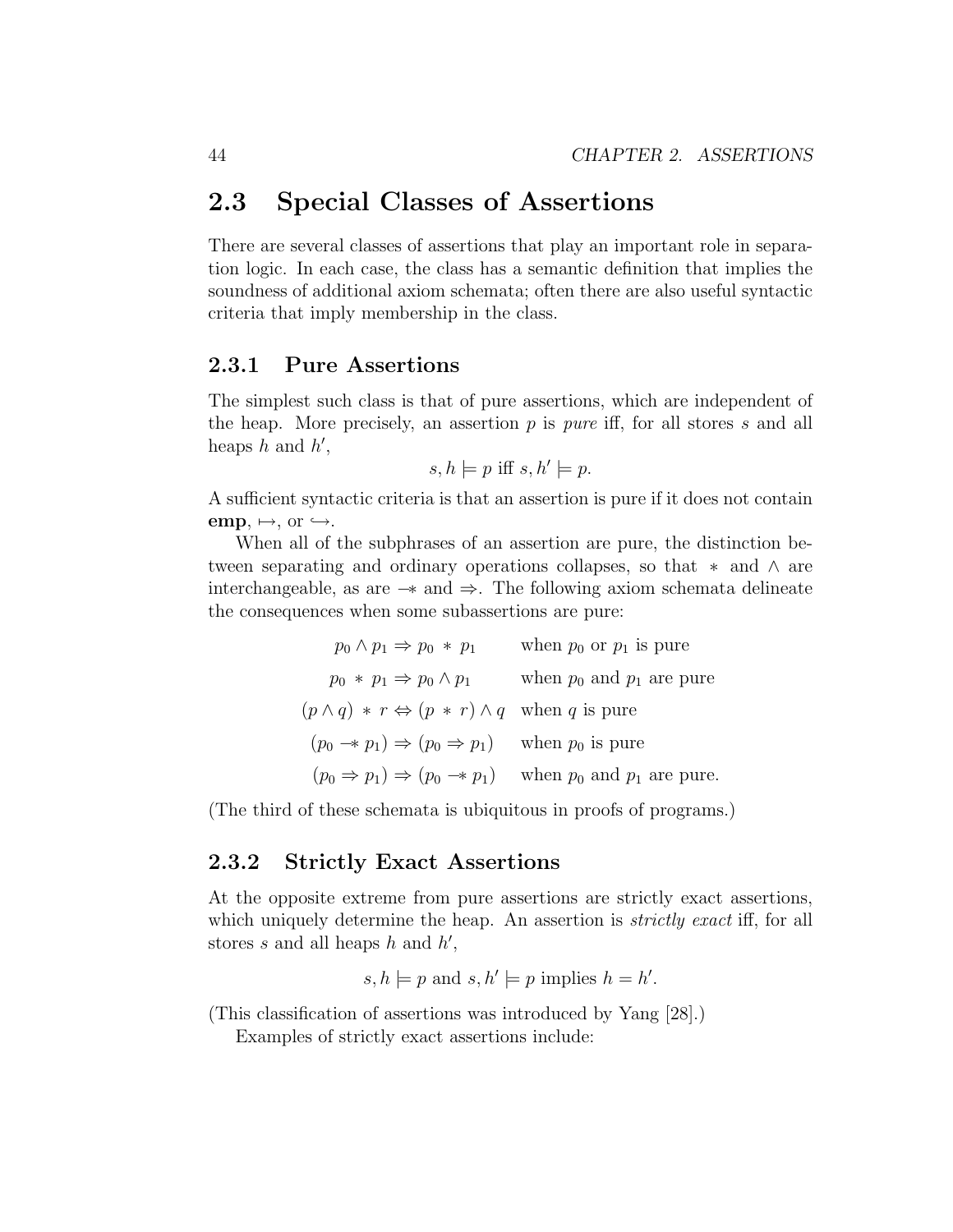• emp.

- $e \mapsto e'$ .
- $p * q$ , when p and q are strictly exact.
- $p \wedge q$ , when p or q is strictly exact.
- p, when  $p \Rightarrow q$  is valid and q is strictly exact.

Proposition 4 When q is strictly exact,

$$
((q * \mathbf{true}) \land p) \Rightarrow (q * (q \rightarrow p))
$$

is valid.

PROOF Suppose  $s, h \models (q * \textbf{true}) \land p$ , so that  $s, h \models q * \textbf{true}$  and  $s, h \models p$ . Then there are heaps  $h_0$  and  $h_1$  such that  $h_0 \perp h_1$ ,  $h_0 \cdot h_1 = h$ , and  $s, h_0 \models q$ .

To see that  $s, h_1 \models q \rightarrow p$ , let h' be any heap such that  $h' \perp h_1$  and  $s, h' \models q$ . Since q is strictly exact,  $h' = h_0$ , so that  $h' \cdot h_1 = h_0 \cdot h_1 = h$ , and thus  $s, h' \cdot h_1 \models p$ .

Then  $s, h_0 \cdot \hat{h}_1 \models q * (q \rightarrow p)$ , so that  $s, h \models q * (q \rightarrow p)$ .

end of proof

For example, taking q to be the strictly exact assertion  $e \mapsto e'$  gives the final axiom schema in (2.4).

## 2.3.3 Precise Assertions

Given a heap, if a precise assertion holds for any subheap, then it holds for a unique subheap. In other words, an assertion  $q$  is *precise* iff, for all  $s$  and h, there is at most one  $h' \subseteq h$  such that

$$
s, h' \models q.
$$

Examples of precise assertions include:

- Strictly exact assertions
- $\bullet$   $e \mapsto -$
- $p * q$ , when p and q are precise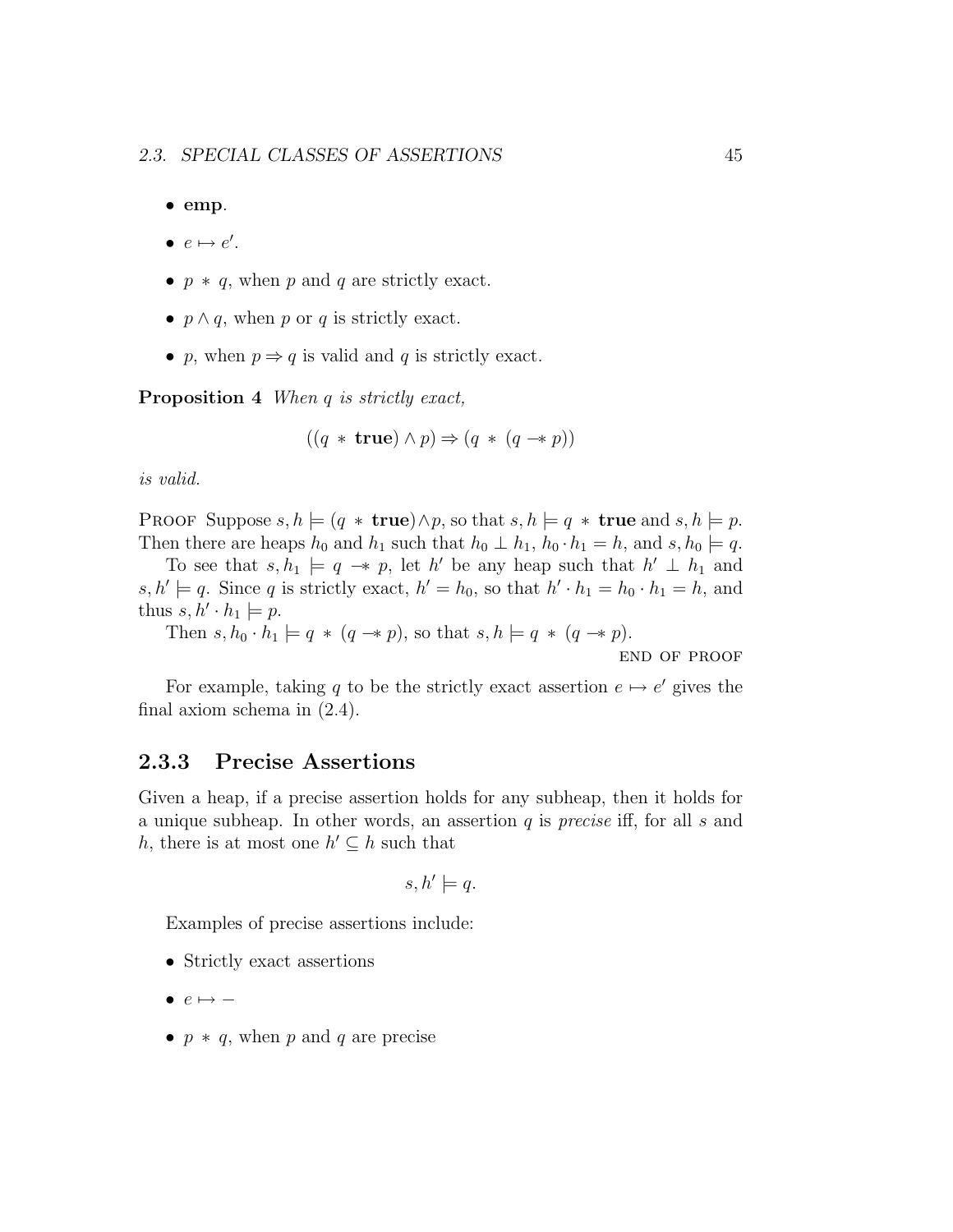- $p \wedge q$ , when p or q is precise
- p, when  $p \Rightarrow q$  is valid and q is precise
- list  $\alpha e$  and  $\exists \alpha$ . list  $\alpha e$
- tree  $\tau(e)$  and  $\exists \tau$ . tree  $\tau(e)$ ,

where list is defined in Section 1.6, and tree is defined in Section 1.7.

On the other hand, the following are instances of imprecise assertions:

true  $\text{emp } \forall x \mapsto 10 \quad x \mapsto 10 \lor y \mapsto 10 \quad \exists x. \ x \mapsto 10$ dag  $\tau(i)$   $\exists \tau.$  dag  $\tau(i)$ ,

where dag is defined as in Section 1.7.

There is a close connection between preciseness and distributivity. The semi-distributive laws

$$
(p_0 \land p_1) * q \Rightarrow (p_0 * q) \land (p_1 * q)
$$
  

$$
(\forall x. p) * q \Rightarrow \forall x. (p * q) \text{ when } x \text{ not free in } q
$$

are valid for all assertions. But their converses

$$
(p_0 * q) \land (p_1 * q) \Rightarrow (p_0 \land p_1) * q
$$
  

$$
\forall x. (p * q) \Rightarrow (\forall x. p) * q \text{ when } x \text{ not free in } q
$$

are not. For example, when

$$
s(\mathbf{x}) = 1
$$
  $s(\mathbf{y}) = 2$   $h = [1:10 | 2:20],$ 

the assertion

$$
(\textbf{x}\mapsto 10 \; * \; (\textbf{x}\mapsto 10 \lor \textbf{y}\mapsto 20)) \land (\textbf{y}\mapsto 20 \; * \; (\textbf{x}\mapsto 10 \lor \textbf{y}\mapsto 20))
$$

is true, but

$$
((x \mapsto 10 \land y \mapsto 20) * (x \mapsto 10 \lor y \mapsto 20))
$$

is false.

However, the converses are valid when  $q$  is precise: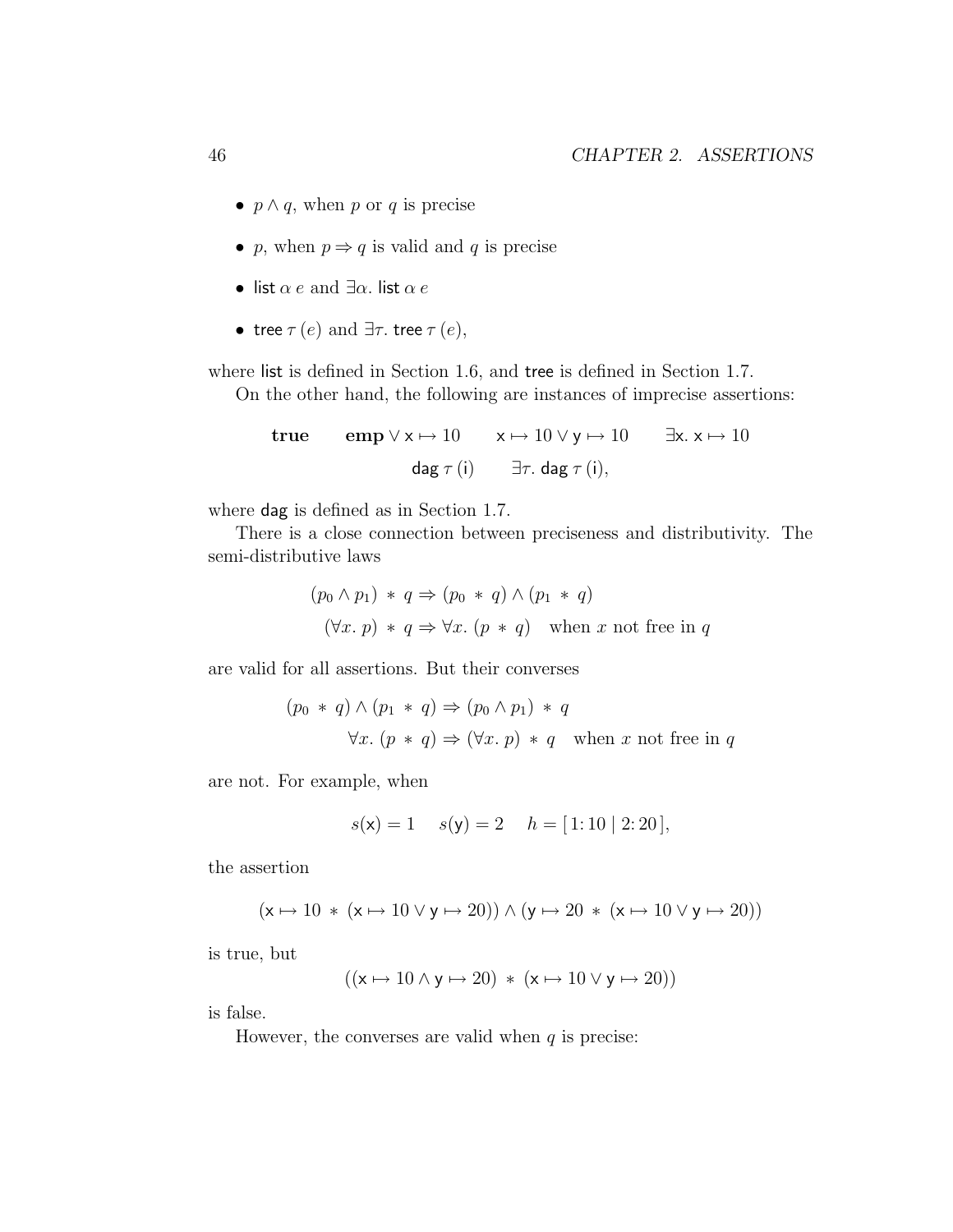Proposition 5 When q is precise,

$$
(p_0 * q) \wedge (p_1 * q) \Rightarrow (p_0 \wedge p_1) * q
$$

is valid. When  $q$  is precise and  $x$  is not free in  $q$ ,

$$
\forall x. (p * q) \Rightarrow (\forall x. p) * q
$$

is valid.

PROOF (of the first law) Suppose  $s, h \models (p_0 * q) \wedge (p_1 * q)$ . Then there are:

- An  $h_0 \subseteq h$  such that  $s, h h_0 \models p_0$  and  $s, h_0 \models q$ , and
- An  $h_1 \subseteq h$  such that  $s, h h_1 \models p_1$  and  $s, h_1 \models q$ .

Thus, since q is precise,  $h_0 = h_1$ ,  $h - h_0 = h - h_1$ ,  $s, h - h_0 \models p_0 \land p_1$ , and  $s, h \models (p_0 \land p_1) * q.$  END OF PROOF

## 2.3.4 Intuitionistic Assertions

Intuitionistic assertions are monotone with respect to the extension of heaps. An assertion i is *intuitionistic* iff, for all stores s and heaps h and  $h'$ :

$$
(h \subseteq h' \text{ and } s, h \models i) \text{ implies } s, h' \models i.
$$

Assume i and i' are intuitionistic assertions,  $p$  is any assertion,  $e$  and  $e'$ are expressions, and  $\tau$  denotes an S-expression. Then the following assertions are intuitionistic:

| Any pure assertion | $p * i$                          |
|--------------------|----------------------------------|
| $p \rightarrow i$  | $i \rightarrow p$                |
| $i \wedge i'$      | $i \vee i'$                      |
| $\forall v. i$     | $\exists v.\ i$                  |
| dag $\tau(e)$      | $\exists \tau$ . dag $\tau(e)$ , |

and as special cases:

$$
p * \textbf{true} \qquad \textbf{true} \rightarrow p \qquad e \hookrightarrow e'.
$$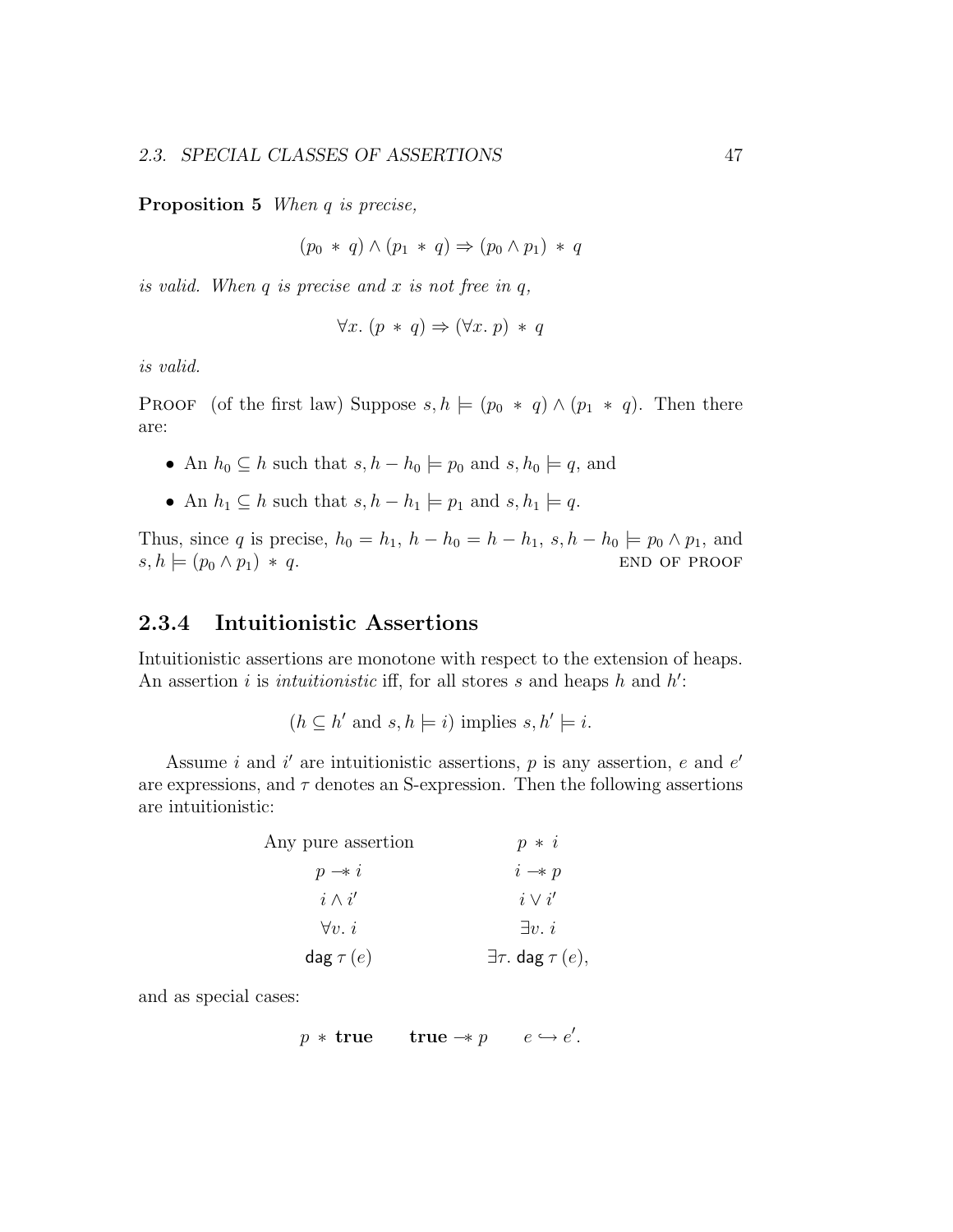The following inference rules are sound when  $i$  and  $i'$  are intuitionistic:

$$
(i * i') \Rightarrow (i \land i')
$$
  
\n
$$
(i * p) \Rightarrow i \qquad i \Rightarrow (p \rightarrow i)
$$
  
\n
$$
\underline{p \Rightarrow i} \qquad i \Rightarrow p
$$
  
\n
$$
\overline{(p * \text{true}) \Rightarrow i} \qquad i \Rightarrow (\text{true} \rightarrow p).
$$

The last two of these rules, in conjunction with the rules

$$
p \Rightarrow (p * \text{ true}) \qquad (\text{true} \rightarrow p) \Rightarrow p,
$$

which hold for all assertions, implies that  $p * true$  is the strongest intuitionistic assertion weaker than p, and **true**  $\rightarrow$  p is the weakest intuitionistic assertion that is stronger than  $p$ . In turn this implies, when  $i$  is intuitionistic,

$$
i \Leftrightarrow (i * \text{ true}) \qquad (\text{true} \to i) \Leftrightarrow i.
$$

If we define the operations

$$
\begin{aligned}\n\stackrel{\text{i}}{\neg} p &\stackrel{\text{def}}{=} \text{true} \rightarrow (\neg p) \\
p &\stackrel{\text{j}}{\Rightarrow} q \stackrel{\text{def}}{=} \text{true} \rightarrow (p \Rightarrow q) \\
p &\stackrel{\text{j}}{\Leftrightarrow} q \stackrel{\text{def}}{=} \text{true} \rightarrow (p \Leftrightarrow q),\n\end{aligned}
$$

then the assertions built from pure assertions and  $e \hookrightarrow e'$ , using these operations and  $\wedge$ ,  $\vee$ ,  $\forall$ ,  $\exists$ ,  $*$ , and  $-*$  form an intuitionistic version of separation logic, which can be translated into the classical version by replacing the left sides of the above definitions by their right sides.

This is the modal translation from intuitionistic to classical separation logic given by Ishtiaq and O'Hearn [19]. It allows us to reason intuitionistically within the classical logic rather than using the intuitionistic logic.

### 2.3.5 Supported Assertions

It is easily seen that no assertion that is satisfiable (i.e. that holds in some state) can be both precise and intuitionistic.

Thus satisfiable precise assertions do not inhabit the intuitionistic world. This raises the question of whether there is a class of assertions that bears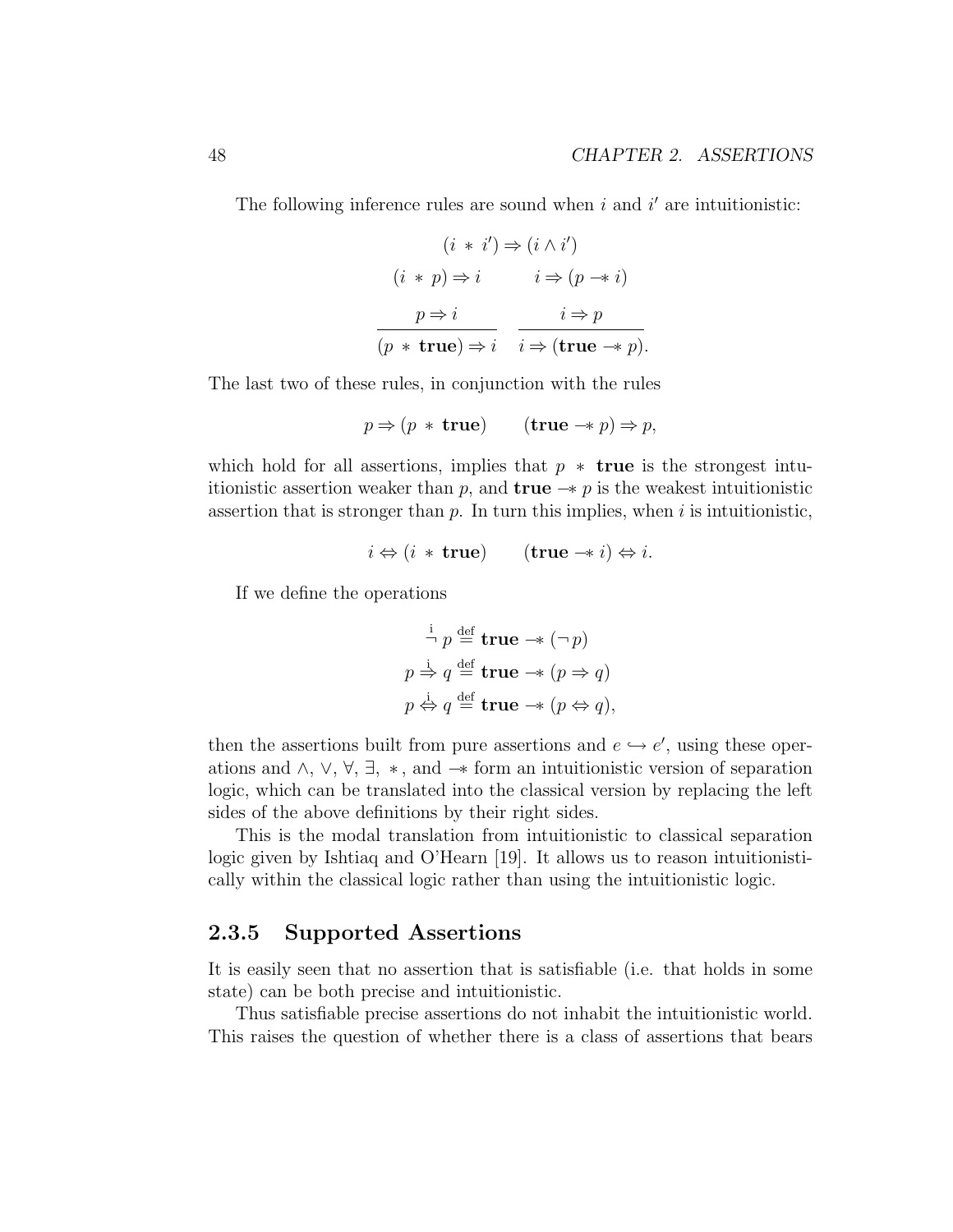the same relationship to intuitionistic assertions that precise assertions bear to arbitrary (i.e., classical) assertions. In this section, we will see that this role is filled by supported assertions.

An assertion q is supported iff, for all s,  $h_0$ , and  $h_1$ , if  $h_0 \cup h_1$  is a function, and  $s, h_0 \models q$  and  $s, h_1 \models q$  are true, then there is an h' such that  $h' \subseteq h_0$ ,  $h' \subseteq h_1$ , and  $s, h' \models q$  is true. Equivalently,

**Proposition 6** An assertion q is supported iff, for all s and h, if the set

$$
H = \{ h' \mid h' \subseteq h \text{ and } s, h' \models q \}
$$

is nonempty, then it has a least element.

**PROOF** Suppose that q is supported, fix s and h, and let  $h_0$  be a member of H with minimum domain size, and  $h_1$  be any member of H. Since  $h_0$  and  $h_1$ are both subsets of h,  $h_0 \cup h_1$  must be a function. Then the first definition guarantees that there is an  $h' \in H$  that is a subset of both  $h_0$  and  $h_1$ . But  $h'$  must be equal to  $h_0$ , since otherwise it would have a smaller domain size. Thus  $h_0 \subseteq h_1$  for every  $h_1 \in H$ .

On the other hand, suppose that  $q$  meets the conditions of the proposition,  $h_0 \cup h_1$  is a function,  $s, h_0 \models q$  and  $s, h_1 \models q$  are true. Take h to be  $h_0 \cup h_1$ , so that  $h_0, h_1 \in H$ . Then take h' to be the least element of H. END OF PROOF

For example, the following assertions are imprecise, intuitionistic, and supported:

$$
true \t x \hookrightarrow 10 \t x \hookrightarrow 10 \wedge y \hookrightarrow 10 \t\t diag \tau(i) \t \exists \tau. \text{ dag } \tau(i),
$$

imprecise, intuitionistic, and unsupported:

 $x \hookrightarrow 10 \vee y \hookrightarrow 10$   $\exists x. x \hookrightarrow 10$   $\neg$ **emp**,

imprecise, nonintuitionistic, and supported:

$$
emp \vee x \mapsto 10,
$$

and imprecise, nonintuitionistic, and unsupported:

$$
x \mapsto 10 \lor y \mapsto 10 \qquad \exists x. \ x \mapsto 10.
$$

When  $q$  is supported and the remaining assertions are intuitionistic, the semidistributive laws given earlier become full distributive laws: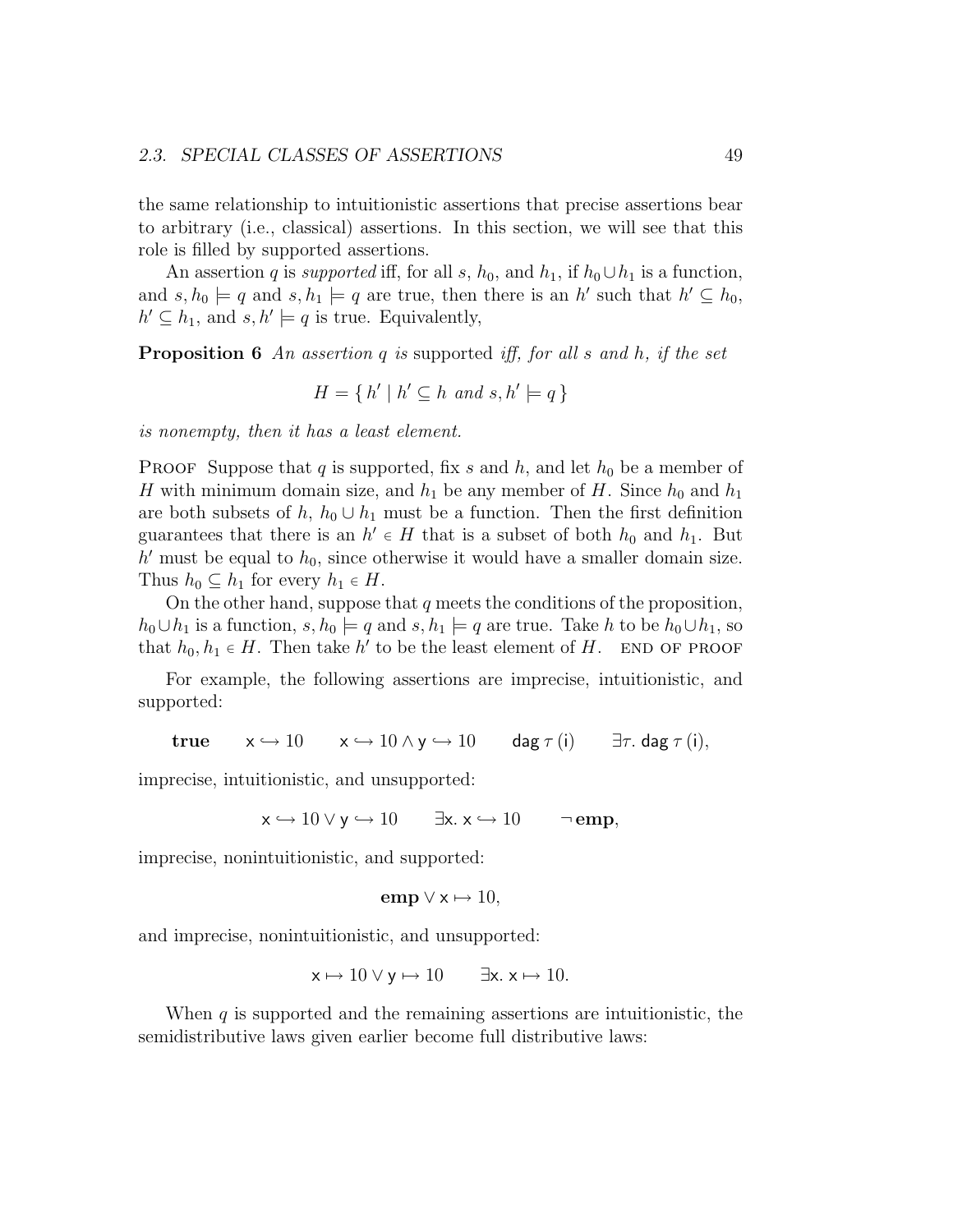**Proposition 7** When  $p_0$  and  $p_1$  are intuitionistic and q is supported,

$$
(p_0 * q) \wedge (p_1 * q) \Rightarrow (p_0 \wedge p_1) * q
$$

is valid. When  $p$  is intuitionistic,  $q$  is supported, and  $x$  is not free in  $q$ ,

$$
\forall x. (p * q) \Rightarrow (\forall x. p) * q
$$

is valid.

**PROOF** (of the first law): Suppose  $s, h \models (p_0 * q) \land (p_1 * q)$ . Then there are: An h<sup>0</sup> ⊆ h such that s, h − h<sup>0</sup> |= p<sup>0</sup> and s, h<sup>0</sup> |= q,

An 
$$
h_0 \subseteq h
$$
 such that  $s, h - h_0 \models p_0$  and  $s, h_0 \models q$ ,  
An  $h_1 \subseteq h$  such that  $s, h - h_1 \models p_1$  and  $s, h_1 \models q$ .

Then, since q is supported and  $h_0 \cup h_1$  is a function, there is an  $h' \subseteq h_0, h_1$ such that  $s, h' \models q$ . Moreover, since  $h - h_0, h - h_1 \subseteq h - h'$ , and  $p_0$  and  $p_1$ are intuitionistic,  $s, h - h' \models p_0 \land p_1$ , and therefore  $s, h \models (p_0 \land p_1) * q$ .

end of proof

We have already seen that, if p is any assertion, then  $p *$  true is intuitionistic, and if i is intuitionistic, then  $i \Leftrightarrow (i * \text{ true})$ . Thus,  $- * \text{ true}$ maps arbitrary assertions into intuitionistic assertions, and acts as an identity (up to equivalence of assertions) on the latter.

In addition,

**Proposition 8** (1) If p is precise, then p is supported. (2) q is supported iff  $q \ast$  true is supported.

**PROOF** (1) If p is precise, then, for any s and h, the set  $H = \{h' \mid h' \subseteq$ h and  $s, h' \models q$  in Proposition 6 contains at most one element.

(2) Suppose q is supported,  $h_0 \cup h_1$  is a function,  $s, h_0 \models q * \textbf{true}$  and  $s, h_1 \models q * \textbf{true}.$  Then there are  $h'_0 \subseteq h_0$  and  $h'_1 \subseteq h_1$  such that  $s, h'_0 \models q$ and  $s, h'_1 \models q$ , and since q is supported, there is an h' that is a subset of  $h'_0$  and  $h'_1$ , and therefore  $h_0$  and  $h_1$ , such that  $s, h' \models q$ , and therefore  $s, h' \models q * \text{true}.$ 

Suppose  $q *$  true is supported,  $h_0 \cup h_1$  is a function,  $s, h_0 \models q$  and  $s, h_1 \models q$ . Then  $s, h_0 \models q * \textbf{true}$  and  $s, h_1 \models q * \textbf{true}$ , and since  $q * \textbf{true}$ is supported, there is a common subset  $h'$  of  $h_0$  and  $h_1$  such that  $s, h' \models q *$ true. But then there is a subset  $h''$  of  $h'$ , and therefore of  $h_0$  and  $h_1$ , such that  $s, h'' \models q$ . END OF PROOF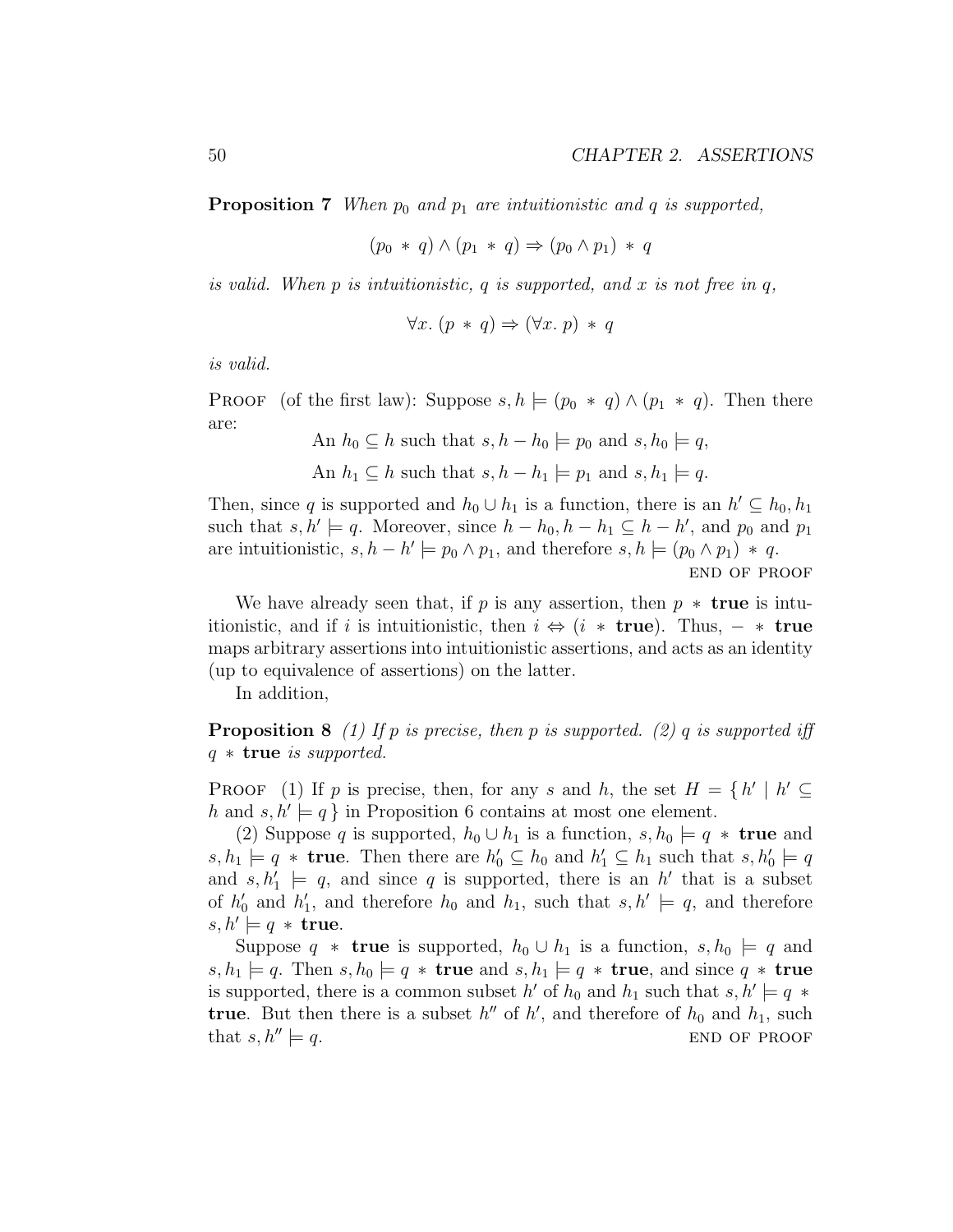#### 2.3. SPECIAL CLASSES OF ASSERTIONS 51

(The analogous conjecture, that q is supported iff true  $\rightarrow q$  is supported, fails in both directions. Suppose q is  $1 \leftrightarrow 1 \vee 2 \leftrightarrow 2 \vee$  emp. Then q is supported, since the empty heap is the least heap in which it holds, but true  $\rightarrow q$  is not supported, since it holds for the heaps [1:1] and [2:2], but not for their only common subheap, which is the empty heap. On the other hand, suppose q is  $1 \hookrightarrow 1 \vee 2 \mapsto 2$ . Then true  $-*$  q is supported, since [1:1] is the least heap for which it holds, but  $q$  is not supported, since it holds for  $[1:1]$  and  $[2:2]$ , but not for the empty heap.)

Thus  $*$  true maps precise assertions into supported intuitionistic assertions and acts as an identity (up to equivalence of assertions) on the latter.

## 2.3.6 The Precising Operation

Having found an operation that maps precise assertions into supported intuitionistic assertions, we now introduce an operation, due to Yang, that moves in the opposite direction, which we call the precising operation:

$$
Pr p \stackrel{\text{def}}{=} p \land \neg (p * \neg \textbf{emp}).
$$

For example,

Pr true iff emp

Pr  $(x \hookrightarrow 10)$  iff  $x \mapsto 10$ 

Pr (emp  $\forall x \mapsto 10$ ) iff emp

 $Pr(x \hookrightarrow 10 \land y \hookrightarrow 10)$  iff if  $x = y$  then  $x \mapsto 10$  else  $(x \mapsto 10 * y \mapsto 10)$ 

Then

**Proposition 9** (1) If p is supported, then Pr p is precise. (2) If p is precise, then Pr  $p \Leftrightarrow p$ .

**PROOF** (1) Suppose p is supported, and  $h_0, h_1 \subseteq h$  are such that  $s, h_0 \models \text{Pr } p$ and  $s, h_1 \models \text{Pr } p$ .

We must show  $h_0 = h_1$ . Assume the contrary. Since Pr p is  $p \wedge \neg (p *$  $\neg$  emp), we have  $s, h_0 \models p$  and  $s, h_1 \models p$ . Then since p is supported, there is a common subset h' of  $h_0$  and  $h_1$  such that  $s, h' \models p$ . Since  $h_0 \neq h_1$ , however,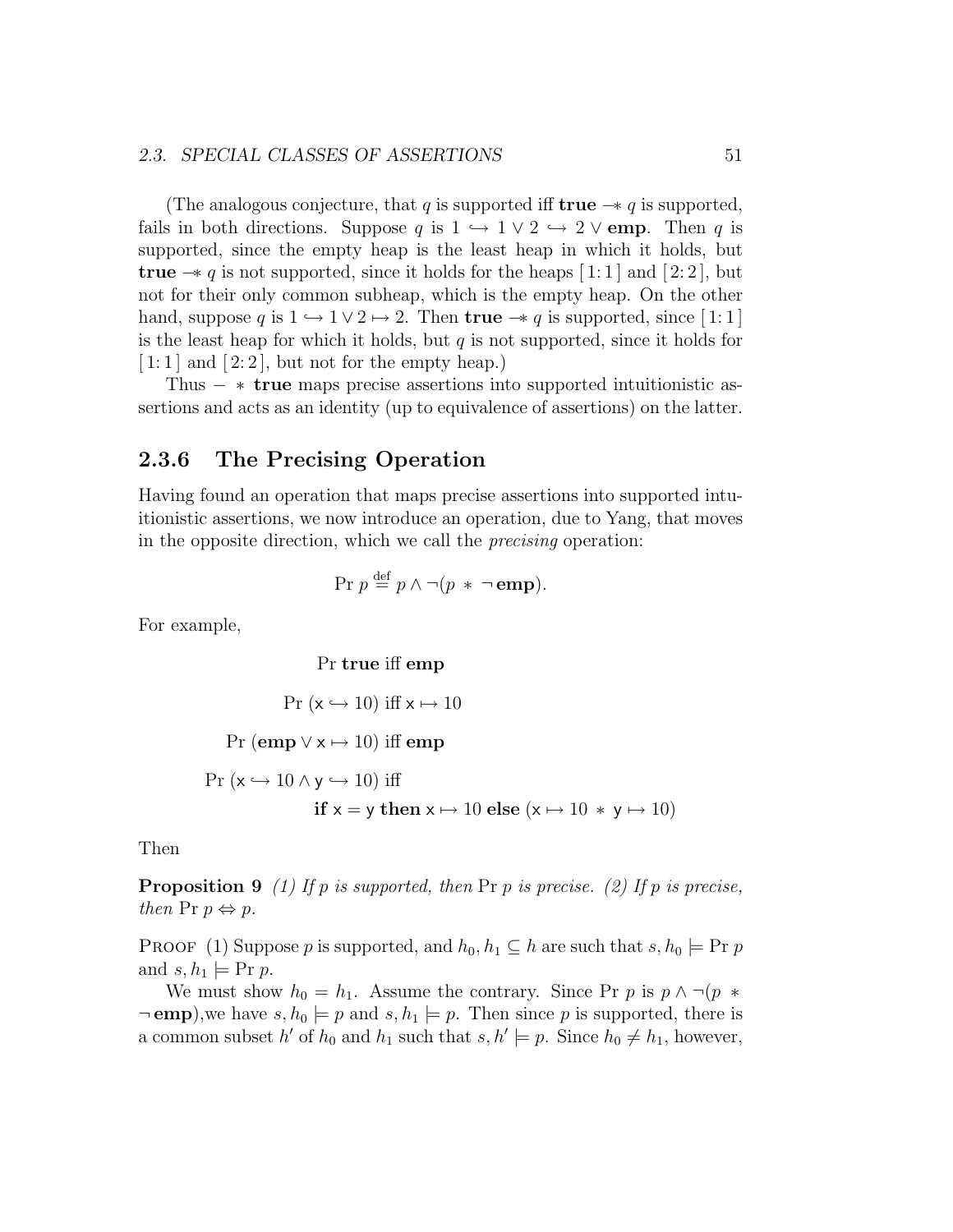h' must be a proper subset of  $h_i$  for  $i = 0$  or  $i = 1$ . Thus  $h_i = h' \cdot (h_i - h')$ , where  $s, h_i - h' \models \neg \textbf{emp.}$  Then  $s, h_i \models p * \neg \textbf{emp}$ , which contradicts  $s, h_i \models \text{Pr } p.$ 

(2) Obviously, Pr  $p \Rightarrow p$ . To show the opposite implication when p is precise, assume  $s, h \models p$ . If  $s, h \models p * \neg \textbf{emp}$  held, then there would be a proper subset h' of h such that  $s, h' \models p$ , which would contradict the preciseness of p. Thus  $s, h \models \neg (p \ast \neg \text{emp})$ . END OF PROOF

Thus Pr maps supported operations into precise operations, and acts as an identity on the latter.

(The conjecture that, when  $p$  is supported, Pr  $p$  is the weakest precise assertion stronger than  $p$ , is false. Suppose  $p$  is the supported assertion  $1 \mapsto 1$   $\vee$  emp. Then  $1 \mapsto 1$  is a precise assertion stronger than p, but Pr p, which is equivalent to **emp**, is not weaker than  $1 \mapsto 1$ .)

Additional relationships between  $-$  ∗ true and Pr are provided by

#### Proposition 10

- (1) Pr  $(p * true) \Rightarrow p$ .
- (2)  $p \Rightarrow Pr(p * true)$  when p is precise.
- (3) (Pr q)  $*$  true  $\Rightarrow$  q when q is intuitionistic.
- (4)  $q \Rightarrow (\text{Pr } q) * \text{true}$  when q is supported.

Therefore, Pr  $(p * true) \Leftrightarrow p$  when p is precise, and  $(\text{Pr } q) * true \Rightarrow q$ when q is supported and intuitionistic.

**PROOF** (1) Suppose  $s, h \models Pr (p * true)$ . Then  $s, h \models p * true$  and  $s, h \models \neg (p * \textbf{true} * \neg \textbf{emp})$ , and there is an  $h' \subseteq h$  such that  $s, h' \models p$ . If  $h' = h$ , we are done; otherwise, h' is a proper subset of h, so that  $s, h \models p *$ true  $* \neg$  emp, which contradicts  $s, h \models \neg (p * \text{true} * \neg \text{emp}).$ 

(2) Suppose  $s, h \models p$ . Then  $s, h \models p *$  true. Moreover,  $s, h \models \neg (p *$ true  $* \neg \text{emp}$ , for otherwise  $s, h \models p * \text{ true } * \neg \text{emp}$  would imply that there is a proper subset h' of h such that  $s, h' \models p$ , which would contradict the preciseness of p.

(3) Suppose  $s, h \models (\Pr q) * \textbf{true}$ . Then there is an  $h' \subseteq h$  such that  $s, h' \models \text{Pr } q$ . Then  $s, h' \models q$ , and since q is intuitionistic,  $s, h \models q$ .

(4) Suppose  $s, h \models q$ . Since q is supported, there is a least  $h' \subseteq h$  such that  $s, h' \models q$ . Then  $s, h' \models \text{Pr } q$ , since otherwise  $s, h' \models q * \neg \textbf{emp}$ ,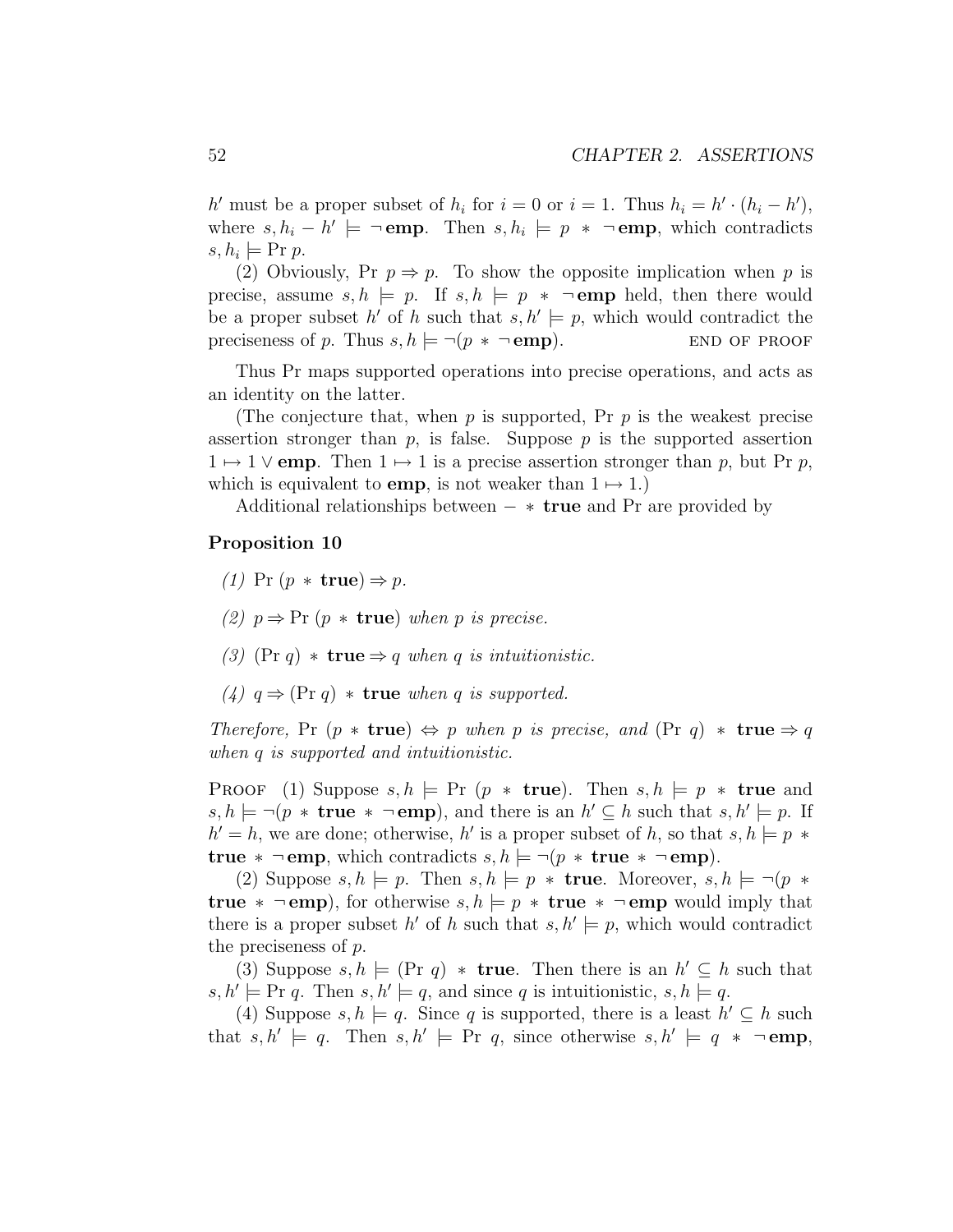which would imply that a proper subset  $h''$  of h' would satisfy  $s, h'' \models q$ , contradicting the leastness of h'. Thus  $s, h \models (\text{Pr } q) * \text{true.}$ 

end of proof

Thus  $- *$  true and Pr are isomorphisms between the set of precise assertions and the set of supported intuitionistic assertions, and act as identities on these sets:

$$
\text{Pr}\left(\underbrace{\leftarrow}_{\text{Precise}} - \underbrace{\leftarrow}_{\text{Pr}} \underbrace{\leftarrow}_{\text{Supported Intuitionistic}}\right) - \leftarrow \text{true}
$$

# 2.4 Some Derived Inference Rules

We conclude this chapter with the deriviations of five inference rules, which are interesting in their own right and will be useful later.

An inference-rule derivation is a proof schema, such that appropriate replacements of the metavariables will yield a formal proof from assumptions (steps that do not follow from previous steps). At the schematic level the assumptions are the premisses of the rule to be proved, and the final step is the conclusion. Thus the derivation shows how any instance of the derived rule can be replaced by a sound proof fragment.

To derive: 
$$
\overline{q * (q \to p) \Rightarrow p}
$$
 (2.5)

1.  $q * (q \to p) \Rightarrow (q \to p) * q$  (p<sub>0</sub> \* p<sub>1</sub>  $\Rightarrow$  p<sub>1</sub> \* p<sub>0</sub>) 2.  $(q \rightarrow p) \Rightarrow (q \rightarrow p)$  (p  $\Rightarrow p$ ) 3.  $(q \rightarrow p) * q \Rightarrow p$  (decurrying, 2) 4.  $q * (q \rightarrow p) \Rightarrow p$  (trans impl, 1, 3)

where *transitive implication* is the inference rule

$$
\frac{p \Rightarrow q \qquad q \Rightarrow r}{p \Rightarrow r}
$$

(which can be derived from the rules in (2.1)).

Note that, from the rule derived above, it is easy to obtain

$$
(q * (q \rightarrow p)) \Rightarrow ((q * true) \land p),
$$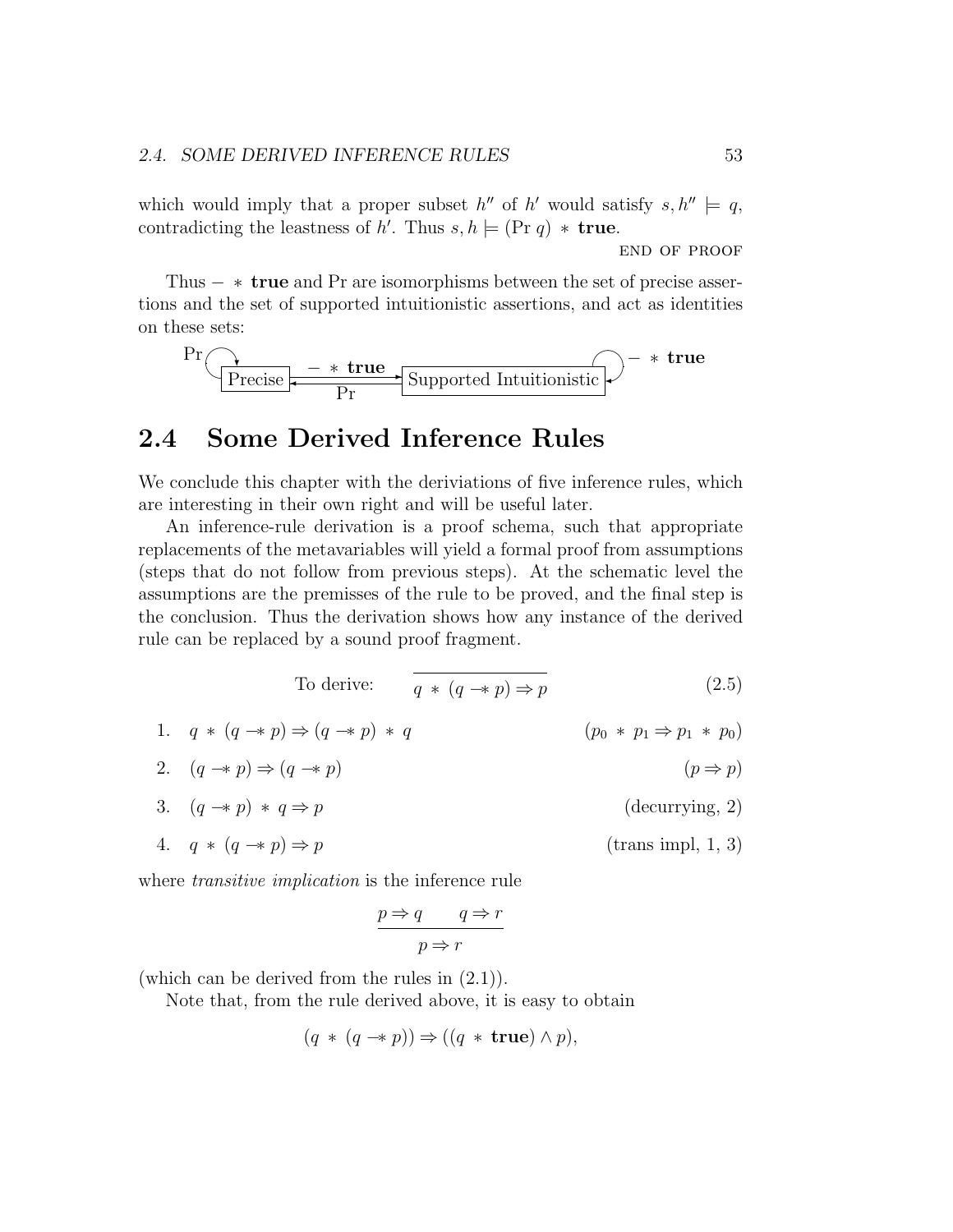which is the converse of Proposition 4 (without the restriction that  $q$  must be strictly exact).

To derive:  $\overline{r \Rightarrow (q \rightarrow (q * r))}$  (2.6)

1. 
$$
(r * q) \Rightarrow (q * r)
$$
  
\n2.  $r \Rightarrow (q \rightarrow (q * r))$   
\n $(p_0 * p_1 \Rightarrow p_1 * p_0)$   
\n $(\text{currying, 1})$ 

To derive: 
$$
(p * r) \Rightarrow (p * (q \rightarrow (q * r)))
$$
 (2.7)

1. 
$$
p \Rightarrow p
$$
  $(p \Rightarrow p)$ 

- 2.  $r \Rightarrow (q \rightarrow (q * r))$  (derived above)
- 3.  $(p * r) \Rightarrow (p * (q \rightarrow r)))$  (monotonicity, 1, 2)

To derive:  
\n
$$
\frac{p_0 \Rightarrow (q \rightarrow r) \qquad p_1 \Rightarrow (r \rightarrow s)}{p_1 * p_0 \Rightarrow (q \rightarrow s)}
$$
\n
$$
(2.8)
$$
\n1.  $p_1 \Rightarrow p_1$  ( $p \Rightarrow p$ )  
\n2.  $p_0 \Rightarrow (q \rightarrow r)$  (assumption)  
\n3.  $p_0 * q \Rightarrow r$  (decurring, 2)  
\n4.  $p_1 * p_0 * q \Rightarrow p_1 * r$  (monotonicity, 1, 3)  
\n5.  $p_1 \Rightarrow (r \rightarrow s)$  (assumption)  
\n6.  $p_1 * r \Rightarrow s$  (decurring, 5)  
\n7.  $p_1 * p_0 * q \Rightarrow s$  (trans impl, 4, 6)  
\n8.  $p_1 * p_0 \Rightarrow (q \rightarrow s)$  (currying, 7)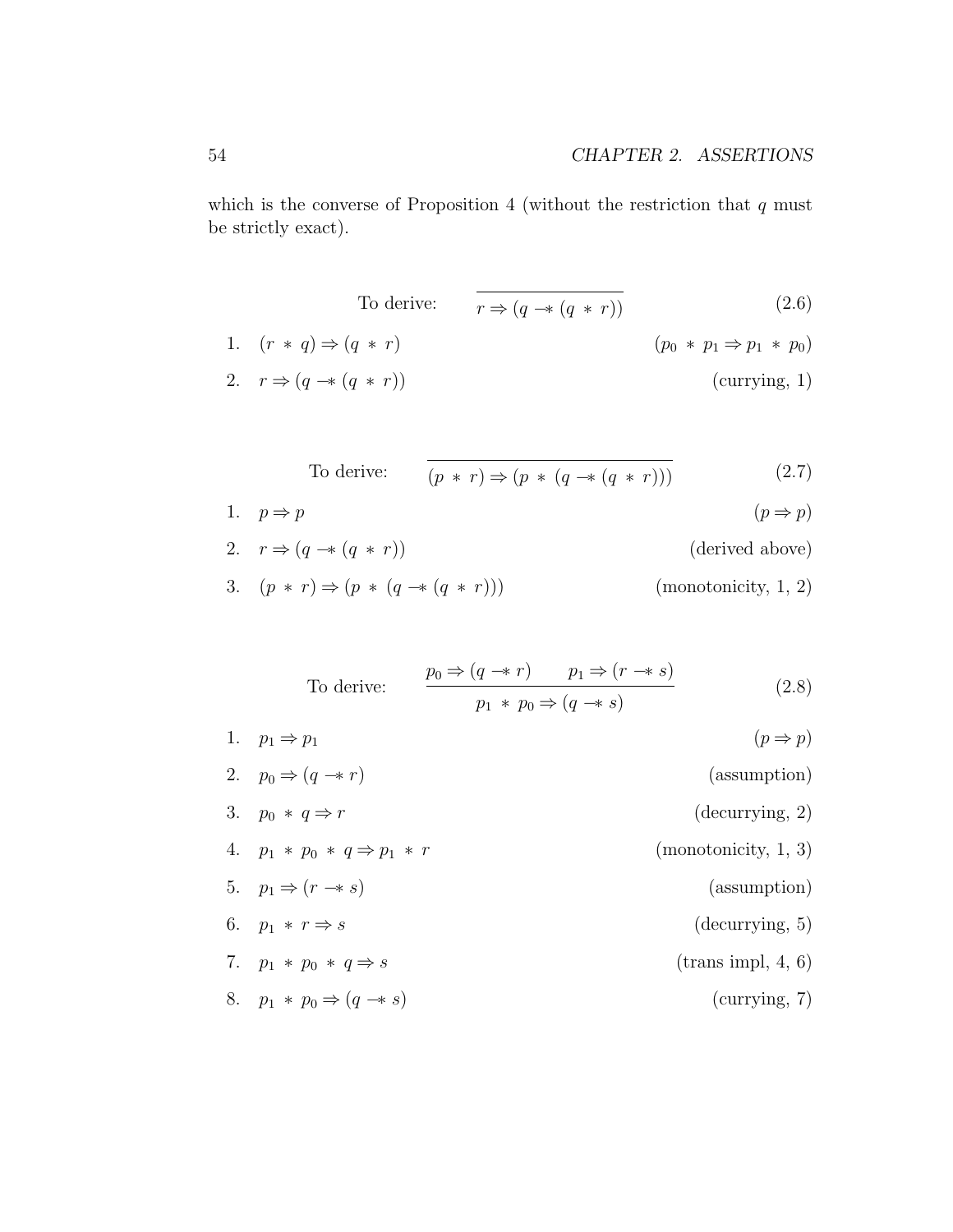To derive: 
$$
\frac{p' \Rightarrow p \qquad q \Rightarrow q'}{(p \rightarrow q) \Rightarrow (p' \rightarrow q').}
$$
 (2.9)

1. 
$$
(p \rightarrow q) \Rightarrow (p \rightarrow q)
$$
  $(p \Rightarrow p)$   
\n2.  $p' \Rightarrow p$  (assumption)  
\n3.  $(p \rightarrow q) * p' \Rightarrow (p \rightarrow q) * p$  (monotonicity, 1, 2)  
\n4.  $(p \rightarrow q) * p \Rightarrow q$  (decurring, 1)  
\n5.  $(p \rightarrow q) * p' \Rightarrow q$  (trans impl, 3, 4)  
\n6.  $q \Rightarrow q'$  (assumption)  
\n7.  $(p \rightarrow q) * p' \Rightarrow q'$  (trans impl, 5, 6)  
\n8.  $(p \rightarrow q) \Rightarrow (p' \rightarrow q')$  (currying, 7)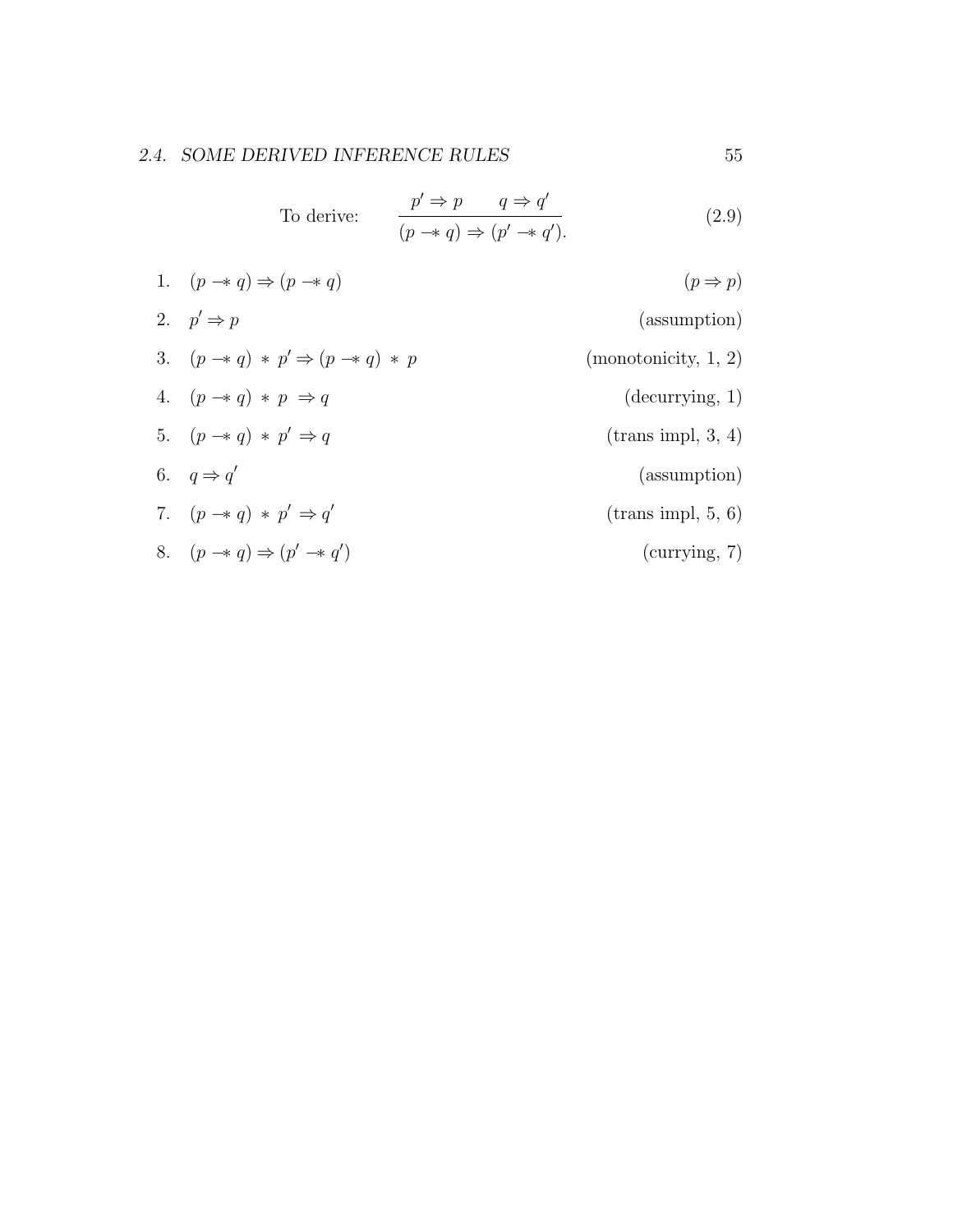# Exercise 1

Give a formal proof of the valid assertion

$$
(x \mapsto y * x' \mapsto y') * true \Rightarrow
$$
  

$$
((x \mapsto y * true) \land (x' \mapsto y' * true)) \land x \neq x'
$$

from the rules in (2.3) and (2.4), and (some of) the following inference rules for predicate calculus (which can be derived from the rules in  $(2.1)$  and  $(2.2)$ ):

$$
p \Rightarrow \textbf{true} \qquad p \Rightarrow p \qquad p \land \textbf{true} \Rightarrow p
$$

$$
\frac{p \Rightarrow q \qquad q \Rightarrow r}{p \Rightarrow r} \qquad (\text{trans impl})
$$

$$
\frac{p \Rightarrow q \qquad p \Rightarrow r}{p \Rightarrow q \land r} \qquad (\land \text{-introduction})
$$

Your proof will be easier to read if you write it as a sequence of steps rather than a tree. In the inference rules, you should regard ∗ as left associative, e.g.,

$$
e_0 \mapsto e'_0 \, * \, e_1 \mapsto e'_1 \, * \, \mathbf{true} \Rightarrow e_0 \neq e_1
$$

stands for

 $(e_0 \mapsto e'_0 \, * \, e_1 \mapsto e'_1) \, * \, \text{true} \Rightarrow e_0 \neq e_1.$ 

For brevity, you may weaken  $\Leftrightarrow$  to  $\Rightarrow$  when it is the main operator of an axiom. You may also omit instances of the axiom schema  $p \Rightarrow p$  when it is used as a premiss of the monotonicity rule.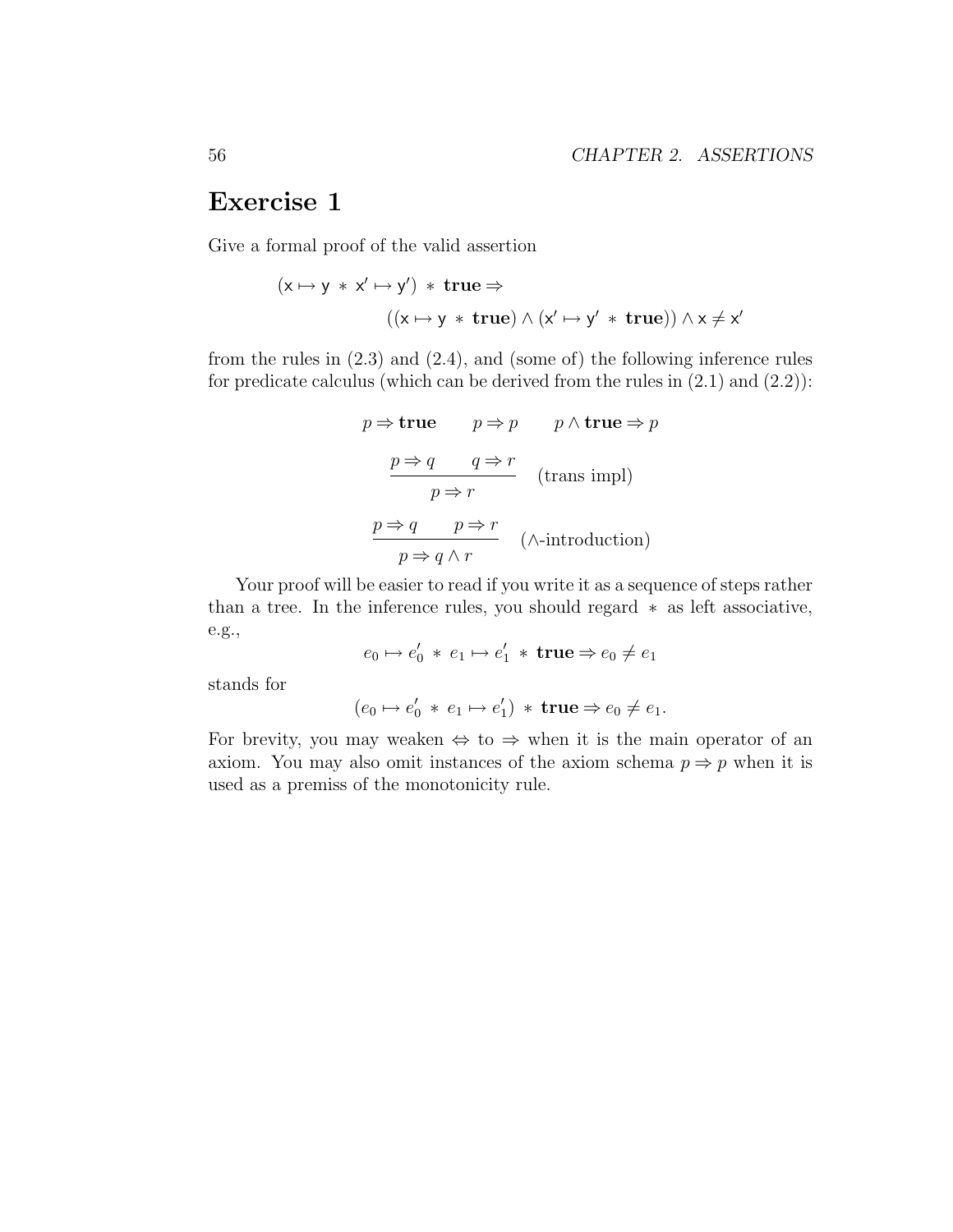# Exercise 2

None of the following axiom schemata are sound. For each, given an instance which is not valid, along with a description of a state in which the instance is false.

| $p_0 * p_1 \Rightarrow p_0 \wedge p_1$                                                 | (unsound) |
|----------------------------------------------------------------------------------------|-----------|
| $p_0 \wedge p_1 \Rightarrow p_0 * p_1$                                                 | (unsound) |
| $(p_0 * p_1) \vee q \Rightarrow (p_0 \vee q) * (p_1 \vee q)$                           | (unsound) |
| $(p_0 \vee q) * (p_1 \vee q) \Rightarrow (p_0 * p_1) \vee q$                           | (unsound) |
| $(p_0 * q) \wedge (p_1 * q) \Rightarrow (p_0 \wedge p_1) * q$                          | (unsound) |
| $(p_0 * p_1) \wedge q \Rightarrow (p_0 \wedge q) * (p_1 \wedge q)$                     | (unsound) |
| $(p_0 \wedge q) * (p_1 \wedge q) \Rightarrow (p_0 * p_1) \wedge q$                     | (unsound) |
| $(\forall x. (p_0 * p_1)) \Rightarrow (\forall x. p_0) * p_1$ when x not free in $p_1$ | (unsound) |
| $(p_0 \Rightarrow p_1) \Rightarrow ((p_0 * q) \Rightarrow (p_1 * q))$                  | (unsound) |
| $(p_0 \Rightarrow p_1) \Rightarrow (p_0 \Rightarrow p_1)$                              | (unsound) |
| $(p_0 \rightarrow p_1) \Rightarrow (p_0 \rightarrow p_1)$                              | (unsound) |

# Exercise 3

Use the semantics of assertions to show:

a. The soundness of

$$
\frac{p_0 \Rightarrow p_1 \qquad q_0 \Rightarrow q_1}{p_0 * q_0 \Rightarrow p_1 * q_1} \quad \text{(monotonicity)}
$$

$$
\frac{p_0 * p_1 \Rightarrow p_2}{p_0 \Rightarrow (p_1 \rightarrow p_2)} \quad \text{(currying)} \qquad \frac{p_0 \Rightarrow (p_1 \rightarrow p_2)}{p_0 * p_1 \Rightarrow p_2} \quad \text{(decurring)}.
$$

b. When  $q$  is pure, the soundness of

$$
(p \land q) * r \Leftrightarrow (p * r) \land q.
$$